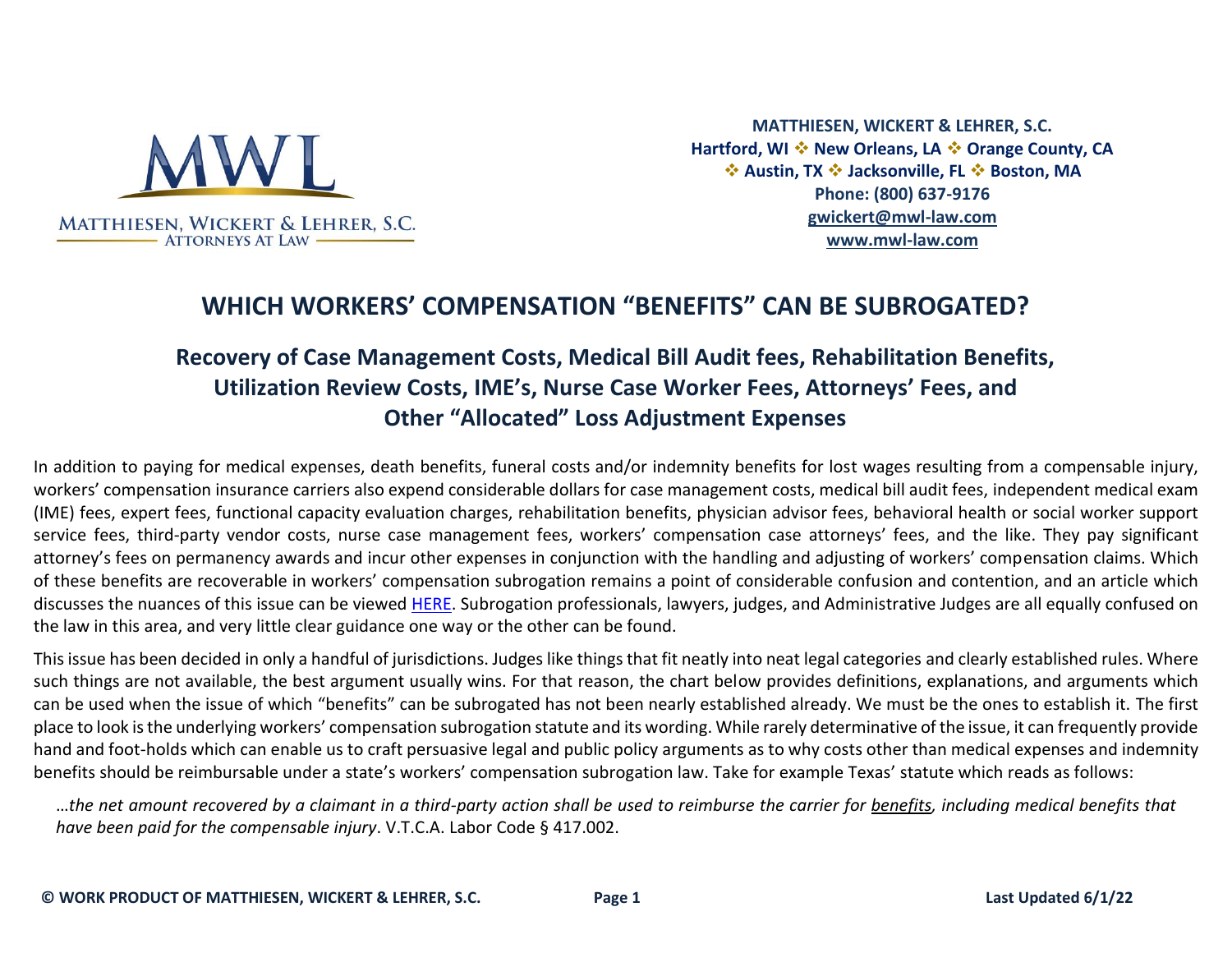The question becomes whether or not such things as case management costs and medical bill audit fees are considered benefits or medical benefits which have been paid "for the compensable injury." Each state should be evaluated and argued differently because each state's statute is different. Another interesting and cogent argument is an analogy to the right to a future credit. When a recovery by an employee is made, the carrier is given a credit toward future "benefit" payments. A close look at this law reveals that "medical-legal" costs should be costs against which a carrier can press a credit, implying that they constitute "compensation" under California law and should be recoverable by a workers' compensation carrier. *Adams v. W.C.A.B.,* 18 Cal.3d 226 (1976).

Arguments in each state in which there is no clearly established rule on this issue should be fashioned from the only tools available—statutory language and common sense. In North Carolina, for example, the workers' compensation statute provides for reimbursement to the carrier of "all benefits by way of compensation or medical compensation expense paid or to be paid". N.C.G.S.A. § 97-10.2. Further legal archaeology reveals the definition of compensation as follows:

*"The term 'compensation' means the money allowance payable to an employee or to his dependents as provided for in this Article, and includes funeral benefits provided therein."* N.C.G.S.A. § 97-2.

North Carolina case law reveals no further clarification on exactly what "medical compensation expenses" refer to, but the door seems open wide enough to include some of the case management costs referenced above, yet not quite wide enough to include interest. *Buckner v. City of Asheville*, 438 S.E.2d 467 (N.C. App. 1994).

A few states have decided the issue, and not always in the subrogation industry's favor. For example, Illinois has totally ignored the cost savings to the claimant of such case management fees and expenditures. It has declared such items unrecoverable because such medical rehabilitative services provided by the claim coordinator at the insurance company's direction were presumably provided for the benefit of the carrier and were not reimbursable necessary medical or rehabilitative services. *Cole v. Byrd*, 656 N.E.2d 1068 (Ill. 1995). The particular expense at issue was the medical rehabilitation coordinator services of a licensed professional nurse provided by Professional Rehabilitation Management (PRM).

## *Allocated vs. Unallocated Fees, Costs, and Expenses*

Fees and costs for services such as nurse case management, medical bill audits, vocational rehabilitation, utilization reviews (independent review of the medical treatment plan requested by the employee's doctor to determine if the treatment is medically necessary and therefore covered by workers' compensation), independent medical reviews, nurse case workers, are generally referred to as Allocated Loss Adjustment Expenses (ALAE). ALAE are attributed to the handling of a specific workers' compensation claim, as opposed to Unallocated Loss Adjustment Expenses which constitute general overhead of an insurance company, such as claims adjuster salaries and benefits. ALAE, along with unallocated loss adjustment expenses (ULAE), represent a carrier's estimate of the money it will pay out in claims and expenses. Some commercial liability policies contain endorsements, which require the policyholder to reimburse its insurance company for loss adjustment expenses (ALAE or ULAE).

The terms "nurse case management" and "utilization review" are often inappropriately conflated. "Nurse case management" is the coordination and organization of medical care in order to expedite the employee's return to work. It is usually the responsibility of the nurse case manager. "Utilization review" on the other hand, is the review of actual medical services being provided to the employee to determine if it is medical necessity and appropriate for the injury. The utilization review is conducted by a nurse who has a utilization review physician available for medical opinions and guidance.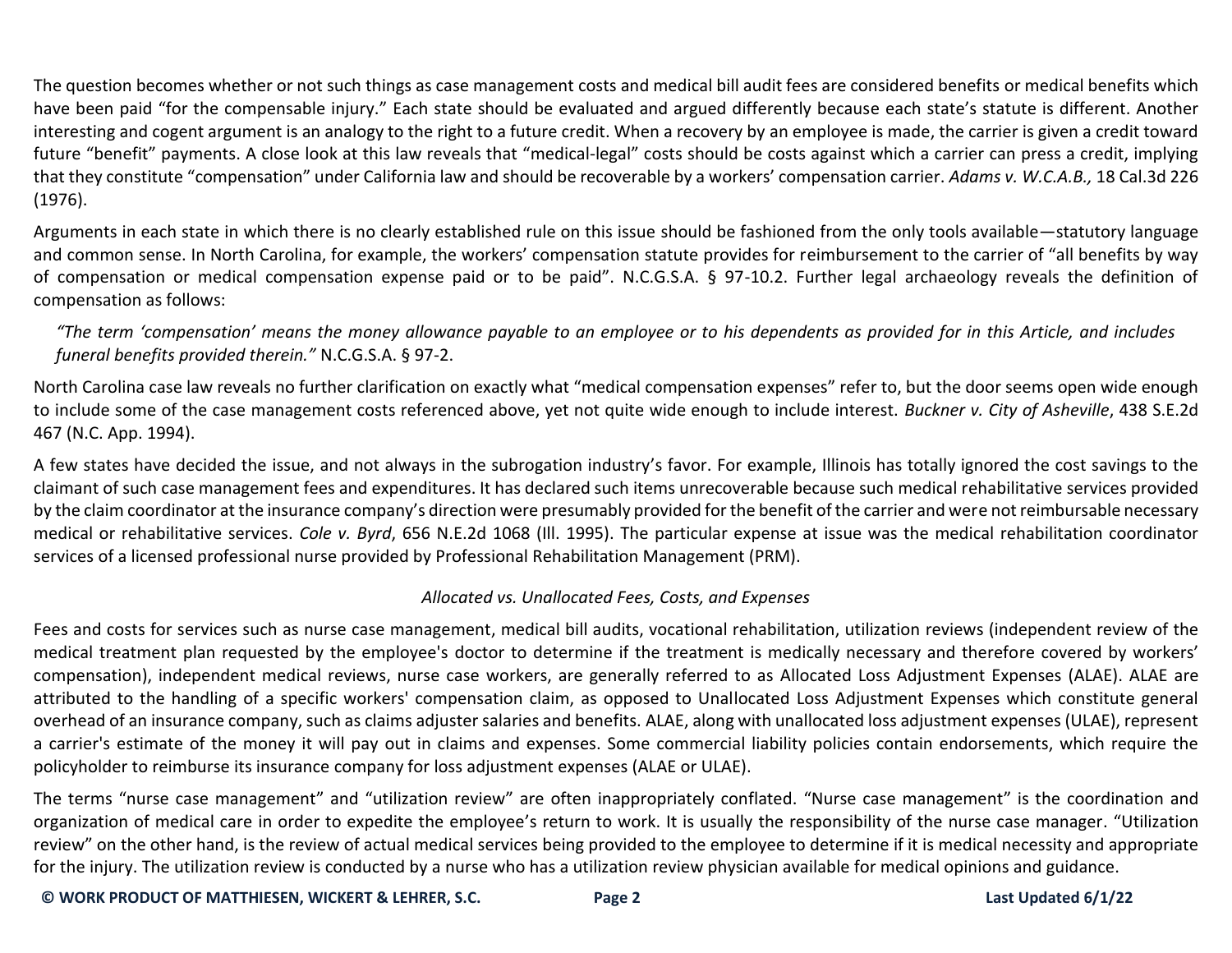A functional capacity evaluation (FCE) is a series of tests performed by a medical doctor, occupational therapist, or other health professional to determine an injured employee's ability to perform his or her job. It reviews and evaluates how well their health status, bodily functions, and structures of the body compared to the demands of their work. Similar evaluations might also be referred to as a functional capacity assessment (FCA), physical capacity assessment (PCA), or work capacity evaluation (WCE). An appropriate FCE will usually involve a battery of standardized assessments that result in performance-based measures and demonstrates predictive values with regard to an employee's ability to return to work. Pain monitoring is frequently performed during the FCE to document client-reported levels of pain during various activities as well as to manage pain. The FCE may also include evaluation of an individual's hand dexterity, hand coordination, endurance, and other job-specific functions. As you might imagine, there are arguments on both sides of the issue of whether or not such FCE charges are considered "benefits" which must be reimbursed to the workers' compensation carrier once there is a third-party settlement. An employee is usually referred for an FCE by physicians, physician assistants, and nurse practitioners; insurance representatives; case managers; employers, human resources personnel, and risk managers; attorneys (for either the plaintiff or defense); other therapists; or chiropractors. Individuals can also self-refer in states that allow direct access to occupational therapy services, but a referral may be required for reimbursement. It is likely that reimbursement of FCE charges should be treated similarly to occupational therapy. Interestingly, the results of an FCE will often by utilized by the employee's attorney in a third-party action as evidence of the employee's diminished wage-earning capacity or a disability.

## *Recovery of Case Attorneys' Fees*

In addition to the above-referenced allocated fee and costs, workers' compensation carriers also pay significant amounts in attorneys' fees to lawyers representing injured employees when a workers' compensation disability claim is settled or compromised. Such fees are sometimes paid out of the employee's settlement and other times awarded independently and paid by the carrier apart from the settlement amount. Whether such attorneys' fees can and should be reimbursed to the carrier as part of its workers' compensation subrogation lien when a third-party case settled is equally as confusing and unclear in most states.

The fee paid to an attorney for representing an injured employee in a workers' compensation claim varies by state and is usually governed by state laws or regulations. In most states, the attorney represents the employee on a contingent basis. While not technically "compensation", such fees are often paid directly out of the disability benefits paid to the employee, and in such cases should be considered part of the carrier's subrogation lien. In New York, for example, a workers' compensation judge is responsible for establishing the fee to be awarded to the employee's attorney. This fee is deducted from the benefits awarded to the injured employee. Workers' Compensation Law (WCL) § 24, and Title 12 NYCRR 300.17.

In Texas, an employee's attorney is paid fees by the carrier out of the income benefits received by the employee. This means out of the benefits the employee received in a settlement or an award after a contested case hearing, not including the value of medical benefits or any undisputed benefits paid without the lawyer's help. The amount of attorney fees must be approved by the Division of Workers' Compensation and are determined by the attorney's time and expenses. Once the Division approves the attorney's fees, the insurance carrier is ordered by the Division to deduct the fee amount from the employee's benefits, up to 25% of the recovery amount. Tex. Labor Code § 408.221(b), 28 Tex. Admin. Code § 152.5 (2019).

When attempting to recover for costs or expenses beyond the basic indemnity and medical benefit payments, a subrogation professional's first strategy should be to look at the law of the particular state involved, determine exactly what the subrogation statute allows the carrier to recover, and craft an argument accordingly. For example, if it allows for recovery of "benefits" or "compensation" paid, then the definitions of those terms in other areas of the workers' compensation law should be determined, and an argument fashioned that those definitions include case management type fees and expenses. If

**© WORK PRODUCT OF MATTHIESEN, WICKERT & LEHRER, S.C. Page 3 Last Updated 6/1/22**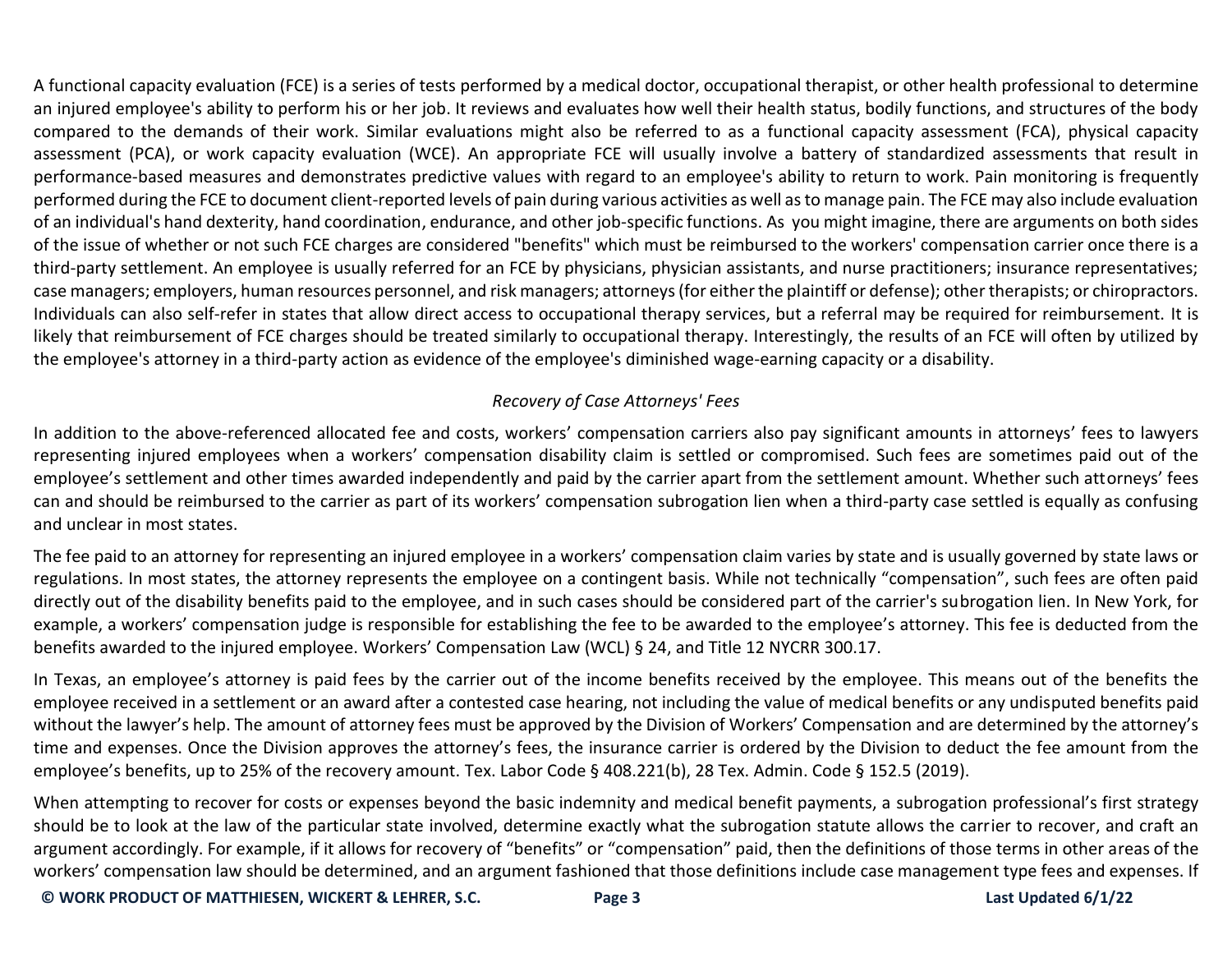that proves to be a dead end, a logical argument should be made that by discouraging the spending of such amounts, the subrogation lien will actually increase, and the recovery of the injured worker will decrease. Such expenditures actually assist in holding down the cost of workers' compensation insurance premiums, and every incentive to hold down liens and reduce fraud will make workers' compensation systems more cost-effective and affordable for businesses. As a last resort, simply include these reasonable costs in the lien totals provided to plaintiffs' lawyers, putting the burden on them to affirmatively challenge such expenses. A court may be asked to decide, and voilà; we have precedent, good or bad. Where the recovery of such costs is not proscribed, it is reasonable to expect reimbursement of expenses and costs which fall within the definition of the amount recoverable under the applicable workers' compensation subrogation statute or which actually benefit the employee by keeping the benefits total to its absolute minimum. If the totals are not questioned, there is no foul. If they are, remember the words of Mark Twain, "Whatever you say, say it with conviction."

Below is a chart that provides definitions, explanations, and arguments which can be used when the issue of which "benefits" can be subrogated has not been established already.

If you should have any questions regarding this article or workers' compensation subrogation in general, please contact Gary Wickert at [gwickert@mwl](mailto:gwickert@mwl-law.com)[law.com.](mailto:gwickert@mwl-law.com)

| <b>STATE</b>   | <b>SUMMARY</b>                                                                                                                                                                                                                                                                                                                           |
|----------------|------------------------------------------------------------------------------------------------------------------------------------------------------------------------------------------------------------------------------------------------------------------------------------------------------------------------------------------|
| <b>ALABAMA</b> | No precedent or discussion in case law. Section 25-5-11 provides as follows:                                                                                                                                                                                                                                                             |
|                | To the extent of the recovery of damages against the other party, the employer shall be entitled to reimbursement for the amount of compensation<br>theretofore paid on account of injury or death.                                                                                                                                      |
|                | For purposes of this amendatory act, the employer shall be entitled to subrogation for medical and vocational benefits expended by the employer on<br>behalf of the employee;                                                                                                                                                            |
|                | Attorney's Fees: The Alabama Workers' Compensation Act sets the amount of fees that attorneys can charge in workers' compensation cases. Section<br>25-5-90 provides that a 15% attorneys' fee can be paid out of the compensation awarded or paid to the employee, upon application of the employee.<br>The judge fixes the fee amount. |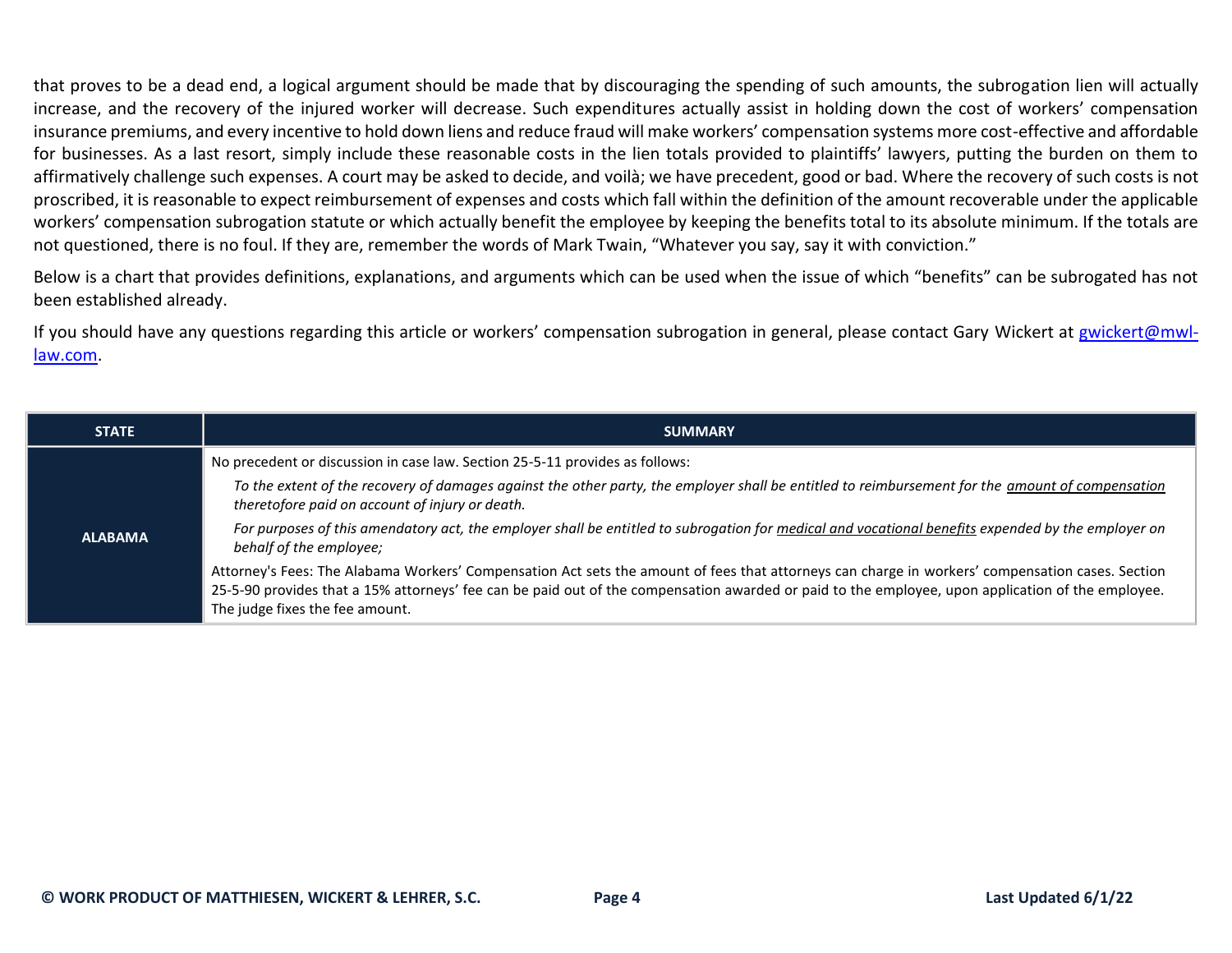| <b>STATE</b>    | <b>SUMMARY</b>                                                                                                                                                                                                                                                                                                                                                                                                                                 |
|-----------------|------------------------------------------------------------------------------------------------------------------------------------------------------------------------------------------------------------------------------------------------------------------------------------------------------------------------------------------------------------------------------------------------------------------------------------------------|
|                 | Section 23.30.015 provides that the carrier is entitled to reimbursement of:                                                                                                                                                                                                                                                                                                                                                                   |
|                 | (A) the expenses incurred by the employer with respect to the action or compromise, including a reasonable attorney fee determined by the board;                                                                                                                                                                                                                                                                                               |
|                 | (B) the cost of all benefits actually furnished by the employer under this chapter;                                                                                                                                                                                                                                                                                                                                                            |
|                 | (C) all amounts paid as compensation and second-injury fund payments, and if the employer is self-insured or uninsured, all service fees paid under Alaska<br>Stat. § 23.05.067;                                                                                                                                                                                                                                                               |
| <b>ALASKA</b>   | Medical care is defined to include physicians' fees, nurses' charges, hospital services, hospital supplies, medical and prosthetic devices, physical<br>rehabilitation, and transportation charges. Alaska Stat. § 23.30.095.                                                                                                                                                                                                                  |
|                 | However, the Alaska Administrative Code defines a "claim" for workers' compensation "benefits" as follows:                                                                                                                                                                                                                                                                                                                                     |
|                 | A claim is a written request for <b>benefits</b> , including compensation, attorney's fees, costs, interest, reemployment or rehabilitation benefits,<br>rehabilitation specialist provider fees, or medical benefits under the Act, that meets the requirements of (4) of this subsection. The board has a form<br>that may be used to file a claim. In this chapter, an application is a written claim. Alaska Admin. Code tit. 8, § 45.050. |
|                 | Arguably, each of those elements could therefore be considered included within the definition of "benefits."                                                                                                                                                                                                                                                                                                                                   |
|                 | No statute, regulation or case decision on point. Section 23-1023(D) provides as follows:                                                                                                                                                                                                                                                                                                                                                      |
| <b>ARIZONA</b>  | the insurance carrier or other person liable to pay the claim shall have a lien on the amount actually collectable from the other person to the extent<br>of such compensation and medical, surgical and hospital benefits paid.                                                                                                                                                                                                               |
|                 | "Compensation" includes both disability and medical benefits. Bernhart v. Indus. Commn., 26 P.3d 1181 (Ariz. App. 2001).                                                                                                                                                                                                                                                                                                                       |
| <b>ARKANSAS</b> | No statute, regulation, or case decision on point. Section 11-9-410(a)(B) provides that the carrier is entitled to reimbursement of "the amount paid and to<br>be paid by them as compensation to the injured employee or his or her dependents."                                                                                                                                                                                              |
|                 | "Compensation" means the money allowance payable to the employee or to his or her dependents and includes the allowances provided for in § 11-9-509<br>and funeral expenses. A.C.A. § 11-9-102(4(F)(5).                                                                                                                                                                                                                                        |
|                 | Section 11-9-5-9 provides for payment of "authorized medical, hospital, and other services and treatment furnished under §§ 11-9-508 -- 11-9-516."                                                                                                                                                                                                                                                                                             |
|                 | Section 11-9-508, in turn provides for the employer to "promptly provide for an injured employee such medical, surgical, hospital, chiropractic, optometric,<br>podiatric, and nursing services and medicine, crutches, ambulatory devices, artificial limbs, eyeglasses, contact lenses, hearing aids, and other apparatus as<br>may be reasonably necessary in connection with the injury received by the employee."                         |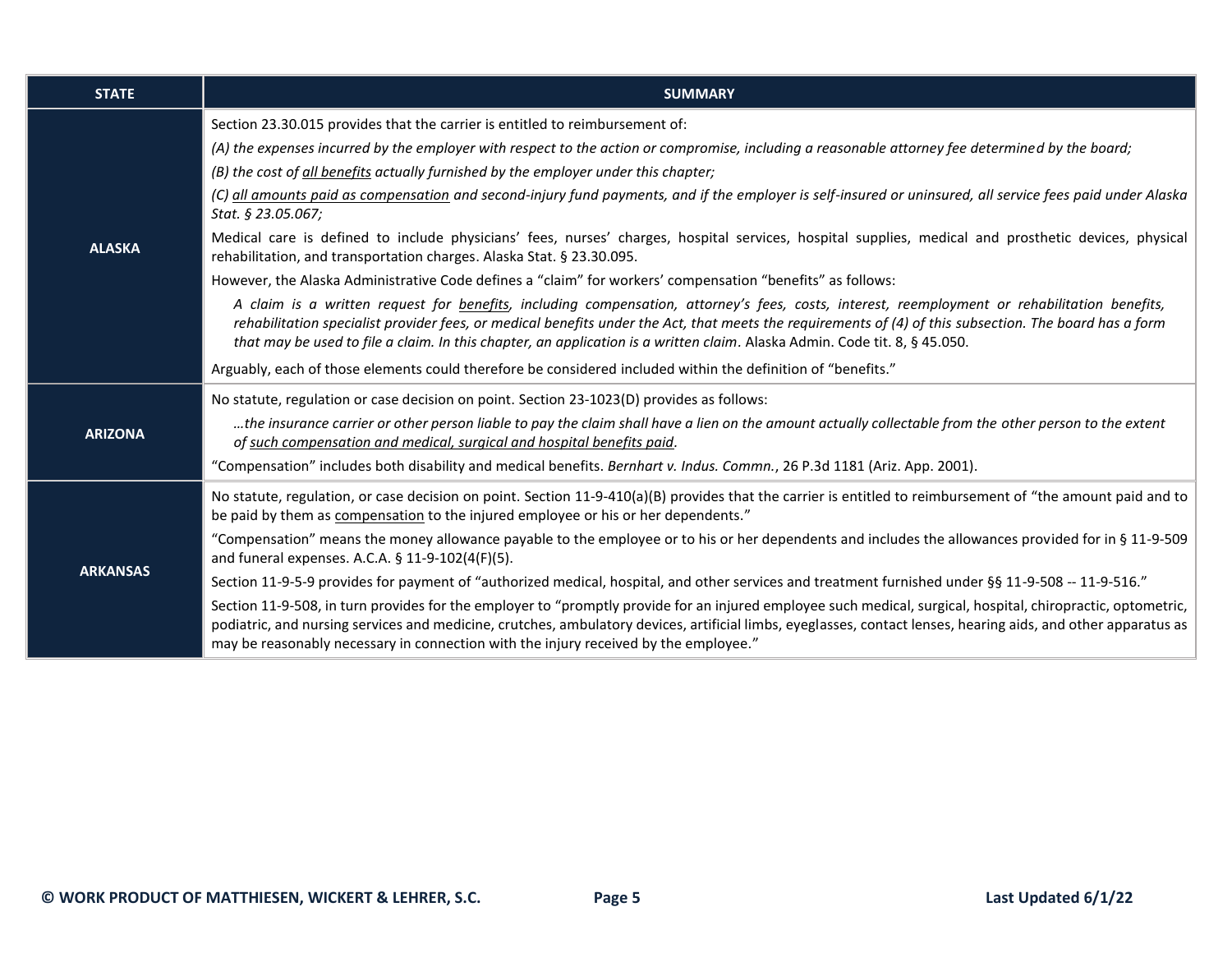| <b>STATE</b>      | <b>SUMMARY</b>                                                                                                                                                                                                                                                                                                                                                                                                                                                                                                                                                                                                                                                                                                                                                                                                                                                                                                                                                                                                                                                                                                                                                                        |
|-------------------|---------------------------------------------------------------------------------------------------------------------------------------------------------------------------------------------------------------------------------------------------------------------------------------------------------------------------------------------------------------------------------------------------------------------------------------------------------------------------------------------------------------------------------------------------------------------------------------------------------------------------------------------------------------------------------------------------------------------------------------------------------------------------------------------------------------------------------------------------------------------------------------------------------------------------------------------------------------------------------------------------------------------------------------------------------------------------------------------------------------------------------------------------------------------------------------|
|                   | California's workers' compensation subrogation statute reads as follows:                                                                                                                                                                                                                                                                                                                                                                                                                                                                                                                                                                                                                                                                                                                                                                                                                                                                                                                                                                                                                                                                                                              |
|                   | "Any employer who pays, or becomes obligated to pay compensation, or who pays, or becomes obligated to pay salary in lieu of compensation, or<br>who pays or becomes obligated to pay an amount to the Department of Industrial Relations pursuant to Section 4706.5, may likewise make a claim<br>or bring an action against the third person. In the latter event, the employer may recover in the same suit, in addition to the total amount of<br>compensation, damages for which he or she was liable including all salary, wage, pension, or other emolument paid to the employee or to his or her<br>dependents." Cal. Labor Code § 3852.                                                                                                                                                                                                                                                                                                                                                                                                                                                                                                                                      |
|                   | The workers' compensation carrier is entitled to recover in the same third-party lawsuit with the employee, the total amount of its expenditures for<br>"compensation" and any other special damages, such as salary, wage, pension or other emolument paid to the employee. Cal. Labor Code § 3856(c).<br>California law then defines "compensation" as:                                                                                                                                                                                                                                                                                                                                                                                                                                                                                                                                                                                                                                                                                                                                                                                                                             |
|                   | "compensation under this division and includes every benefit or payment conferred by this division [Division IV] upon an injured employee, or in the<br>event of his or her death, upon his or her dependents, without regard to negligence." Cal. Labor Code § 3207.                                                                                                                                                                                                                                                                                                                                                                                                                                                                                                                                                                                                                                                                                                                                                                                                                                                                                                                 |
| <b>CALIFORNIA</b> | "Compensation," therefore, includes medical and hospital expenses (Cal. Labor Code §§ 4600-4608), nurse case manager expenses (Cal. Labor Code §§<br>4600-4608), medical-legal expenses (Cal. Labor Code §§ 4620-4628), vocational rehabilitation expenses (Cal. Labor Code §§ 4635-4647), disability indemnity<br>payments (Cal. Labor Code §§ 4650-4663), death benefits (Cal. Labor Code §§ 4700-4709), and interest (Cal. Labor Code § 5800). Most penalties are arguably<br>recoverable as mandated by Division IV, and even the cost of utilization review should now arguably be recoverable as the use of such process is now<br>mandated by California law. Cal. Labor Code § 4610. However, the cost of utilization review may not be a "benefit" or "payment conferred on an injured<br>employee". Aside from the logical arguments above, California law apparently does not directly support recovery of these items. But it does require<br>mitigation of damages, and one Court of Appeals decision does allow a plaintiff to recover the cost of mitigation efforts as a recoverable item of damages.<br>Kleinclause v. Marin Realty Co., 94 Cal. App. 2d 773 (1949). |
|                   | Another interesting and cogent argument is an analogy to the right to a future credit. When a recovery by a claimant is made, the carrier is given a credit<br>toward future "benefit" payments. A close look at this law reveals that "medical-legal" costs should be costs against which a carrier can press a credit,<br>implying that they constitute "compensation" under California law and should be recoverable by a workers' compensation carrier. Adams v. W.C.A.B., 18<br>Cal.3d 226 (1976).                                                                                                                                                                                                                                                                                                                                                                                                                                                                                                                                                                                                                                                                               |
|                   | Attorneys' Fees. The carrier is required to reimburse the employee for "medical-legal" expenses reasonably and actually incurred. Cal. Lab. Code § 4621(a).<br>The purpose of allowing reimbursement of medical-legal costs is to allow the employee to secure expert professional services to establish the validity of a<br>disputed claim and to ensure payment for such services—irrespective of the risks of the litigation or the financial condition of the applicant. (Perrillo v. Picco<br>& Presley (2007) 157 Cal. App. 4th 914, 931, 70 Cal. Rptr. 3d 29, 41-42, citing Public Employees' Retirement System v. Workers' Comp. Appeals Bd., 87<br>Cal.App.3d 223 (Cal. App. 1978). Because the carrier is required under statute to pay for the applicant's legal fees, these benefits should be recoverable in<br>a third-party lawsuit seeking subrogation for the benefits provided to the injured employee.                                                                                                                                                                                                                                                            |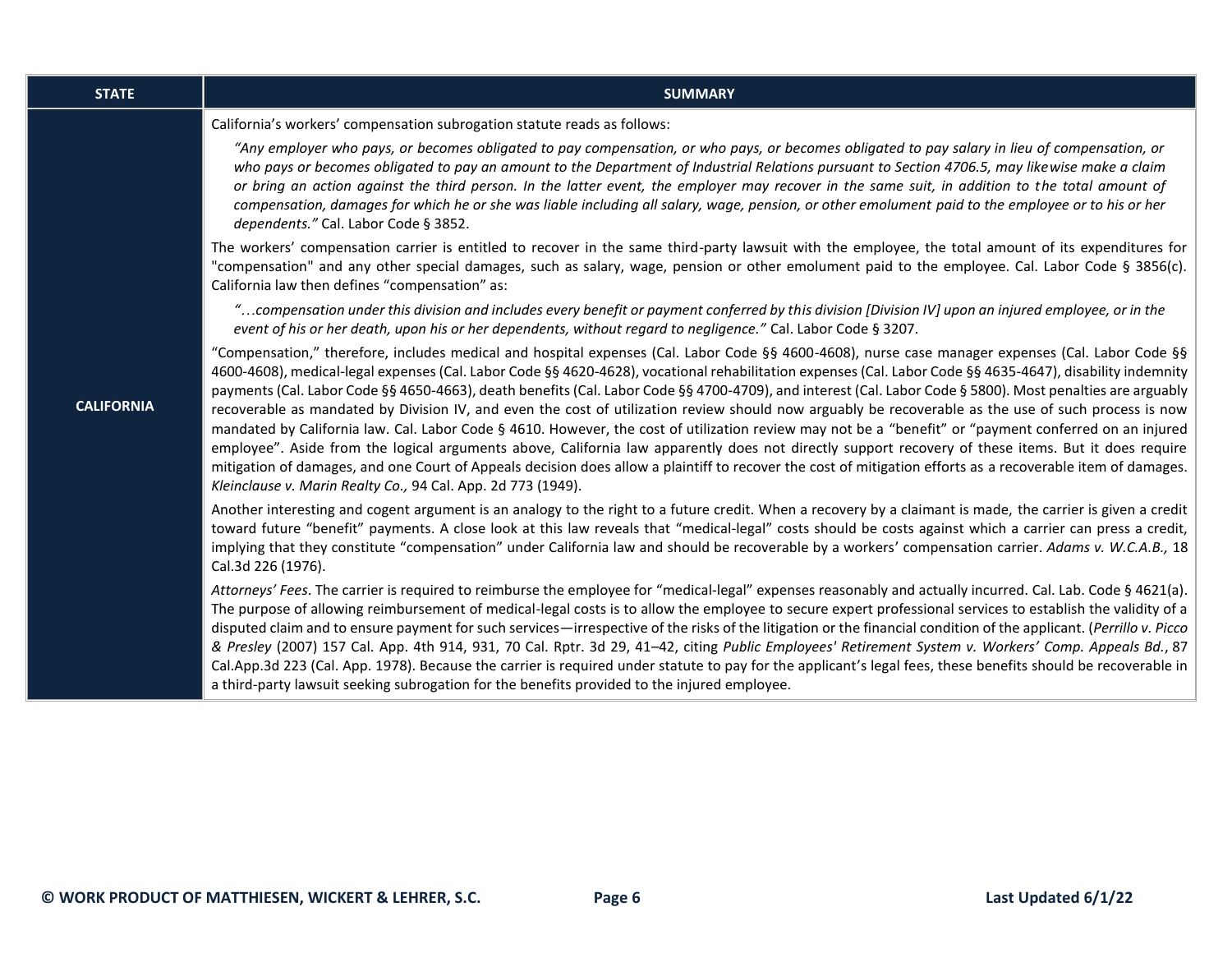| <b>STATE</b>       | <b>SUMMARY</b>                                                                                                                                                                                                                                                                                                                                                                                                                                                                                                                                                                                                                                                                                                                                                                                                                                                                                                                                                                                                                                           |
|--------------------|----------------------------------------------------------------------------------------------------------------------------------------------------------------------------------------------------------------------------------------------------------------------------------------------------------------------------------------------------------------------------------------------------------------------------------------------------------------------------------------------------------------------------------------------------------------------------------------------------------------------------------------------------------------------------------------------------------------------------------------------------------------------------------------------------------------------------------------------------------------------------------------------------------------------------------------------------------------------------------------------------------------------------------------------------------|
|                    | No statute, regulation, or case decision on point.<br>Section 8-41-203(b) provides that:                                                                                                                                                                                                                                                                                                                                                                                                                                                                                                                                                                                                                                                                                                                                                                                                                                                                                                                                                                 |
|                    | (b) Said insurance carrier shall not be entitled to recover any sum in excess of the amount of compensation for which said carrier is liable under said<br>articles to the injured employee, but to that extent said carrier shall be subrogated to the rights of the injured employee against said third party<br>causing the injury.                                                                                                                                                                                                                                                                                                                                                                                                                                                                                                                                                                                                                                                                                                                   |
|                    | Section 8-41-203(c) provides that:                                                                                                                                                                                                                                                                                                                                                                                                                                                                                                                                                                                                                                                                                                                                                                                                                                                                                                                                                                                                                       |
| <b>COLORADO</b>    | (c) The right of subrogation provided by this section shall apply to and include all compensation and all medical, hospital, dental, funeral, and other<br>benefits and expenses to which the employee [is] entitled under the provisions of said articles, including parts 2 and 3 of article 46 of this title, or<br>for which the employee's employer or insurance carrier is liable or has assumed liability.                                                                                                                                                                                                                                                                                                                                                                                                                                                                                                                                                                                                                                        |
|                    | The employer and carrier are required to offer managed care or medical case management in the areas of major cities and towns, and to offer medical case<br>management throughout the state. C.R.S. § 8-42-101(3.6)(p).                                                                                                                                                                                                                                                                                                                                                                                                                                                                                                                                                                                                                                                                                                                                                                                                                                  |
|                    | The director establishes fees for which "all surgical, hospital, dental, nursing, vocational rehabilitation, and medical services, whether related to treatment<br>or not, pertaining to injured employees under this section shall be compensated." C.R.S. § 8-42-101(3)(a)(1).                                                                                                                                                                                                                                                                                                                                                                                                                                                                                                                                                                                                                                                                                                                                                                         |
|                    | Connecticut's § 31-293 gives us only a "clue" as to which benefits can be recovered:                                                                                                                                                                                                                                                                                                                                                                                                                                                                                                                                                                                                                                                                                                                                                                                                                                                                                                                                                                     |
|                    | For the purposes of this section, the claim of the employer shall consist of (1) the amount of any compensation which he has paid on account of the<br>injury which is the subject of the suit and (2) an amount equal to the present worth of any probable future payments which he has by award become<br>obligated to pay on account of the injury. The word "compensation," as used in this section, shall be construed to include incapacity payments to an<br>injured employee, payments to the dependents of a deceased employee, sums paid out for surgical, medical and hospital services to an injured<br>employee, the burial fee provided by subdivision (1) of subsection (a) of section 31-306, payments made under the provisions of sections 31-312 and<br>31-313, and payments made under the provisions of section 31-284b in the case of an action brought under this section by the employer or an action<br>brought under this section by the employee in which the employee has alleged and been awarded such payments as damages. |
|                    | Therefore, a carrier can recover the following categories of "compensation" paid to or on behalf of an employee:                                                                                                                                                                                                                                                                                                                                                                                                                                                                                                                                                                                                                                                                                                                                                                                                                                                                                                                                         |
|                    | Any "compensation" paid to the employee;<br>1.                                                                                                                                                                                                                                                                                                                                                                                                                                                                                                                                                                                                                                                                                                                                                                                                                                                                                                                                                                                                           |
| <b>CONNECTICUT</b> | Present value of any probably future payments.<br>2.<br>In the definitions section of the statute, the term "compensation" is defined in § 31-275 as:                                                                                                                                                                                                                                                                                                                                                                                                                                                                                                                                                                                                                                                                                                                                                                                                                                                                                                    |
|                    | "Compensation" means benefits or payments mandated by the provisions of this chapter, including, but not limited to, indemnity, medical and surgical<br>aid or hospital and nursing service required under section 31-294d and any type of payment for disability, whether for total or partial disability of a<br>permanent or temporary nature, death benefit, funeral expense, payments made under the provisions of section 31-284b, 31-293a or 31-310, or any<br>adjustment in benefits or payments required by this chapter.                                                                                                                                                                                                                                                                                                                                                                                                                                                                                                                       |
|                    | Section 31-294d, referenced above, requires payment of "any medical and surgical aid or hospital and nursing service, including medical rehabilitation<br>services and prescription drugs, as the physician or surgeon deems reasonable or necessary." We can argue that the nurse case management fees are<br>necessary to determine which payments qualify to be paid, and that these nurse case management fees benefit the employee by helping to hold down the<br>lien. If we didn't pay those fees, the lien would be much larger, and the employee would owe us much more out of his third-party recovery. Nonetheless,<br>advocacy will be required to make the case.                                                                                                                                                                                                                                                                                                                                                                            |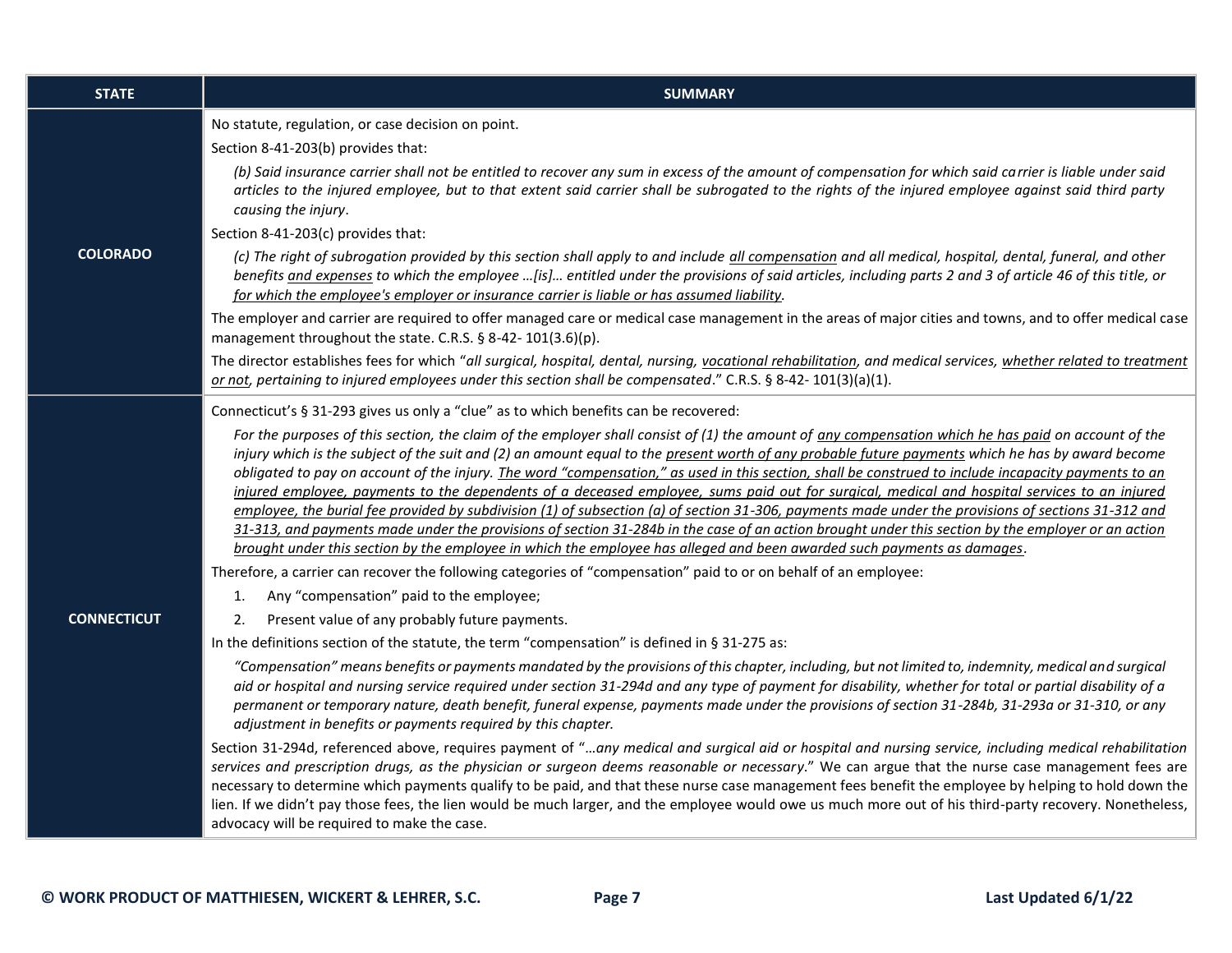| <b>STATE</b>                          | <b>SUMMARY</b>                                                                                                                                                                                                                                                                                                                                                                                                                                                                                                                                                                                                                                                                                                                                                                                                                                                                                                                                                                                                                                                                                                                                                                                                                                                                                                                                                                                                                                                                                                                                                                                                                                                                                                                                                                                                                                                                                                                                                                                                                                   |
|---------------------------------------|--------------------------------------------------------------------------------------------------------------------------------------------------------------------------------------------------------------------------------------------------------------------------------------------------------------------------------------------------------------------------------------------------------------------------------------------------------------------------------------------------------------------------------------------------------------------------------------------------------------------------------------------------------------------------------------------------------------------------------------------------------------------------------------------------------------------------------------------------------------------------------------------------------------------------------------------------------------------------------------------------------------------------------------------------------------------------------------------------------------------------------------------------------------------------------------------------------------------------------------------------------------------------------------------------------------------------------------------------------------------------------------------------------------------------------------------------------------------------------------------------------------------------------------------------------------------------------------------------------------------------------------------------------------------------------------------------------------------------------------------------------------------------------------------------------------------------------------------------------------------------------------------------------------------------------------------------------------------------------------------------------------------------------------------------|
| <b>DELAWARE</b>                       | No statute, regulation, or case decision on point.<br>Section 2363 somewhat broadly describes the nature of the payments for which the workers' compensation carrier is entitled to reimbursement: "any<br>amounts paid or payable under the Workers' Compensation Act." 19 Del. C. § 2363.                                                                                                                                                                                                                                                                                                                                                                                                                                                                                                                                                                                                                                                                                                                                                                                                                                                                                                                                                                                                                                                                                                                                                                                                                                                                                                                                                                                                                                                                                                                                                                                                                                                                                                                                                      |
| <b>DISTRICT OF</b><br><b>COLUMBIA</b> | No statute, regulation, or case decision on point.<br>Section 32-1535(e)(3) provides a description of the payments for which the workers' compensation carrier is entitled to reimbursement:<br>$(e)(1)$ The employer shall retain an amount equal to:<br>(A) The expenses incurred by him in respect to such proceedings or compromise (including a reasonable attorney's fee as determined by<br>the Mayor);<br>(B) The cost of all benefits actually furnished by him to the employee under § 32-1507;<br>(C) All amounts paid as compensation; and<br>(D) The present value of all amounts thereafter payable as compensation, such present value to be computed in accordance with a schedule<br>prepared by the Mayor, and the present value of the cost of all benefits thereafter to be furnished under § 32-1507, to be estimated by the<br>Mayor, and the amounts so computed and estimated to be retained by the employer as a trust fund to pay such compensation and the cost<br>of such benefits as they become due, and to pay any sum finally remaining in excess thereof to the person entitled to compensation or to<br>the representative; and<br>(2) The employer shall pay any excess to the person entitled to compensation or to the representative, less one fifth of such excess which shall<br>belong to the employer.<br>Section 32-1507(a) (referenced in statute above) provides that:<br>(a) The employer shall furnish such medical, surgical, vocational rehabilitation services, including necessary travel expenses and other attendance or<br>treatment, nurse and hospital service, medicine, crutches, false teeth or the repair thereof, eyeglasses or the repair thereof, artificial or any prosthetic<br>appliance for such period as the nature of the injury or the process of recovery may require. The employer shall furnish such additional payment as<br>the Mayor may determine is necessary for the maintenance of an employee undergoing vocational rehabilitation, not to exceed \$50 a week. |
| <b>FLORIDA</b>                        | Section 440.39(3)(a) provides that the workers' compensation carrier is entitled to recover "the amount of compensation benefits paid or to be paid as<br>provided by subsection 3." Section 440.39 then goes on to state that the lien is upon any judgment or settlement recovered to the extent that the court<br>may determine to be their "pro rata share for compensation and medical benefits paid or to be paid under the provisions of this law." "Medical benefits" is<br>not defined in that particular statute, but § 440.027) defines "compensation" as:<br>(7) "Compensation" means the money allowance payable to an employee or to his or her dependents as provided for in this chapter.<br>The carrier can require the employee to undergo a reemployment assessment and must hire a qualified rehabilitation provider to provide the<br>assessment. Fla. Stat. § 440.491(4)(a).<br>The carrier's subrogation rights do not extend to payment of vocational benefits, attorney's fees or miscellaneous claims expenses such as investigation<br>or the use of experts. Fla. Stat. §440.39(2),(3)(a) (1997); Employer's Casualty Insurance Company v. Manfredo, 542 So.2d 1365 (Fla. App. 1989), aff'd,<br>560 So.2d 1162 (Fla. 1990).<br>The employee is responsible for his/her own attorneys' fees. Fla. Stat. §440.34.                                                                                                                                                                                                                                                                                                                                                                                                                                                                                                                                                                                                                                                                                                      |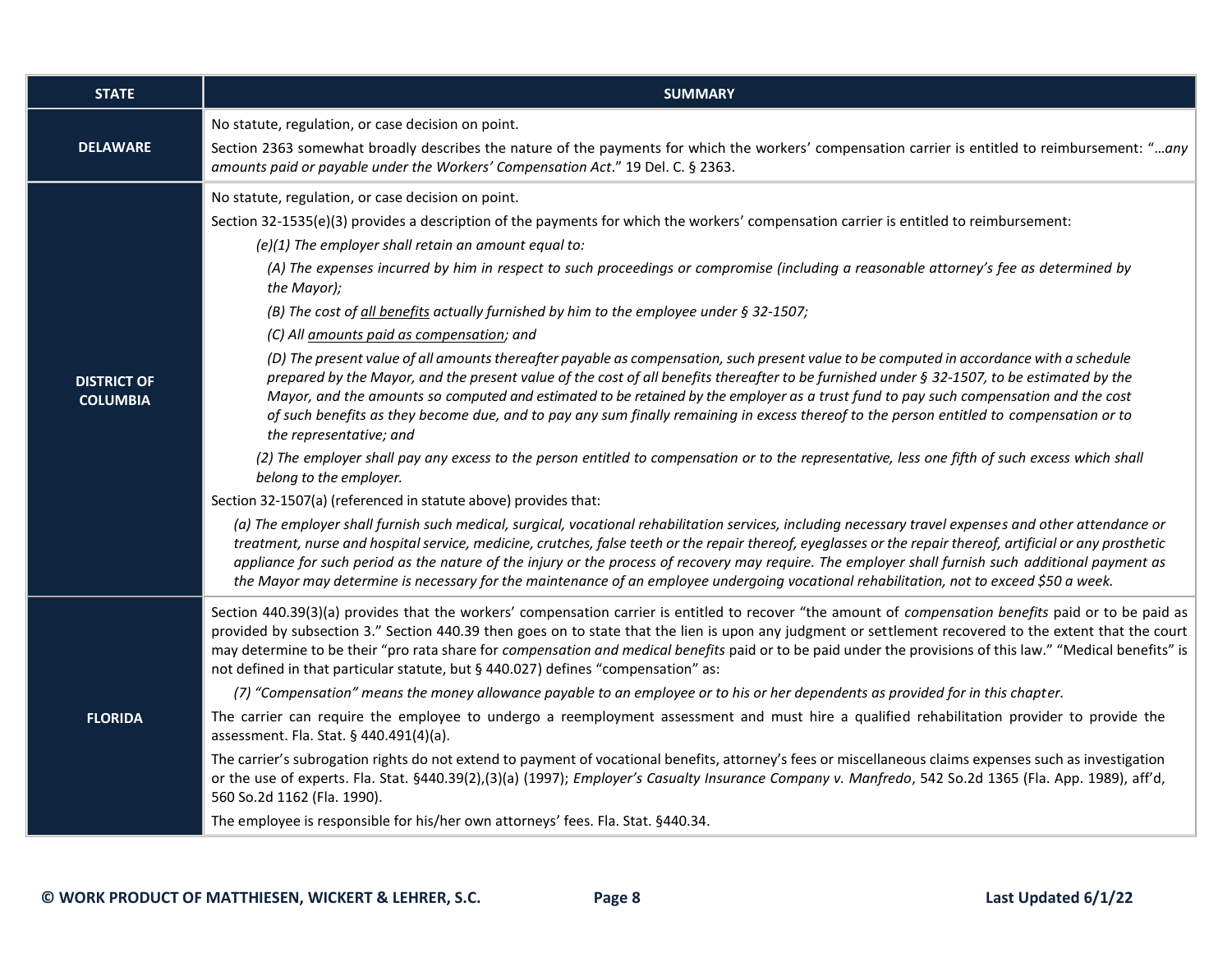| <b>STATE</b>    | <b>SUMMARY</b>                                                                                                                                                                                                                                                                                                                                                                                                                                                                                                                                                                                                                                                                                                                                                                                                                                                                                         |
|-----------------|--------------------------------------------------------------------------------------------------------------------------------------------------------------------------------------------------------------------------------------------------------------------------------------------------------------------------------------------------------------------------------------------------------------------------------------------------------------------------------------------------------------------------------------------------------------------------------------------------------------------------------------------------------------------------------------------------------------------------------------------------------------------------------------------------------------------------------------------------------------------------------------------------------|
| <b>GEORGIA</b>  | No statute, regulation, or case decision on point. Section 34-9-11.1 describes the carrier's subrogation interest as follows:<br>the employer or such employer's insurer shall have a subrogation lien, not to exceed the actual amount of compensation paid pursuant to this<br>chapter<br>Attorneys' fees are capped at 25% of the claimant's award or 25% of the employee's weekly indemnity benefits. Ga. Code Ann. § 34-9-108. The fee is                                                                                                                                                                                                                                                                                                                                                                                                                                                         |
|                 | paid out of the recovery by the employee.                                                                                                                                                                                                                                                                                                                                                                                                                                                                                                                                                                                                                                                                                                                                                                                                                                                              |
| <b>HAWAII</b>   | No statute, regulation, or case decision on point. Section 386-8 describes the carrier's subrogation interest as follows:<br>"the amount of the employer's expenditure for compensation."                                                                                                                                                                                                                                                                                                                                                                                                                                                                                                                                                                                                                                                                                                              |
|                 | Section 386-1 defines "compensation" as follows:<br>"Compensation" means all benefits accorded by this chapter to an employee or the employee's dependents on account of a work injury as defined in<br>this section; it includes medical and rehabilitation benefits, income and indemnity benefits in cases of disability or death, and the allowance for funeral<br>and burial expenses."                                                                                                                                                                                                                                                                                                                                                                                                                                                                                                           |
|                 | No statute, regulation, or case decision on point. Section 386-8 describes the carrier's subrogation interest as follows:                                                                                                                                                                                                                                                                                                                                                                                                                                                                                                                                                                                                                                                                                                                                                                              |
| <b>IDAHO</b>    | "the amount of the employer's expenditure for compensation."<br>Section 386-1 defines "compensation" as follows:                                                                                                                                                                                                                                                                                                                                                                                                                                                                                                                                                                                                                                                                                                                                                                                       |
|                 | "Compensation" means all benefits accorded by this chapter to an employee or the employee's dependents on account of a work injury as defined in<br>this section; it includes medical and rehabilitation benefits, income and indemnity benefits in cases of disability or death, and the allowance for funeral<br>and burial expenses.                                                                                                                                                                                                                                                                                                                                                                                                                                                                                                                                                                |
| <b>ILLINOIS</b> | Section 305/5 provides that the employer/carrier is entitled to reimbursement of "the amount of compensation paid or to be paid by him." If the carrier<br>prosecutes the third-party action, it must pay to the employee "any amount in excess of the amount of such compensation paid or to be paid under this<br>Act."                                                                                                                                                                                                                                                                                                                                                                                                                                                                                                                                                                              |
|                 | Illinois has declared items such case management fees and expenditures unrecoverable because such medical rehabilitative services provided by the claims<br>coordinator at the insurance company's direction were presumably provided for the benefit of the carrier and were not reimbursable necessary medical or<br>rehabilitative services. Cole v. Byrd, 656 N.E.2d 1068 (III. 1995). In Cole, the particular expense at issue was the medical rehabilitation coordinator services<br>of a licensed professional nurse provided by Professional Rehabilitation Management (PRM). The court noted that the Illinois Act authorizes reimbursement<br>for necessary medical and rehabilitation services, not for an insurer's expenses, even though the insurer's expenses may in some way provide a benefit to<br>an injured employee.                                                              |
|                 | An employer's obligation to provide medical and rehabilitative services has been interpreted broadly. An employer has an obligation to provide such things<br>as assisted home care, nursing care, and remodeling expenses. Burd v. Industrial Comm'n 566 N.E.2d 35 (Ill. App. 1991) (fiancée's nursing services to<br>paralyzed employee were necessary medical expense); Zephyr, Inc. v. Industrial Commission, 576 N.E.2d 1 (III. App. 1991) (modification of home to make it<br>wheelchair accessible to accommodate employee's paralysis was necessary medical expense); But see Rousey v. Industrial Comm'n, 587 N.E.2d 26 (Ill. App.<br>1992) (spouse's housekeeping services and supervision of employee were not necessary medical expense). An argument can be made that an employer's<br>right to reimbursement must be just as broad as the employer's obligation to provide medical care. |
|                 | With regard to recovery by the carrier of attorneys' fees paid to the employee's workers' compensation claim attorney, an unpublished decision appears to<br>include 20% attorneys' fees in the worker's compensation lien even though this was not the issue on appeal. Sanchez v. Rental Serv. Corp., 2013 WL 860039<br>(Ill. App. 2013).                                                                                                                                                                                                                                                                                                                                                                                                                                                                                                                                                            |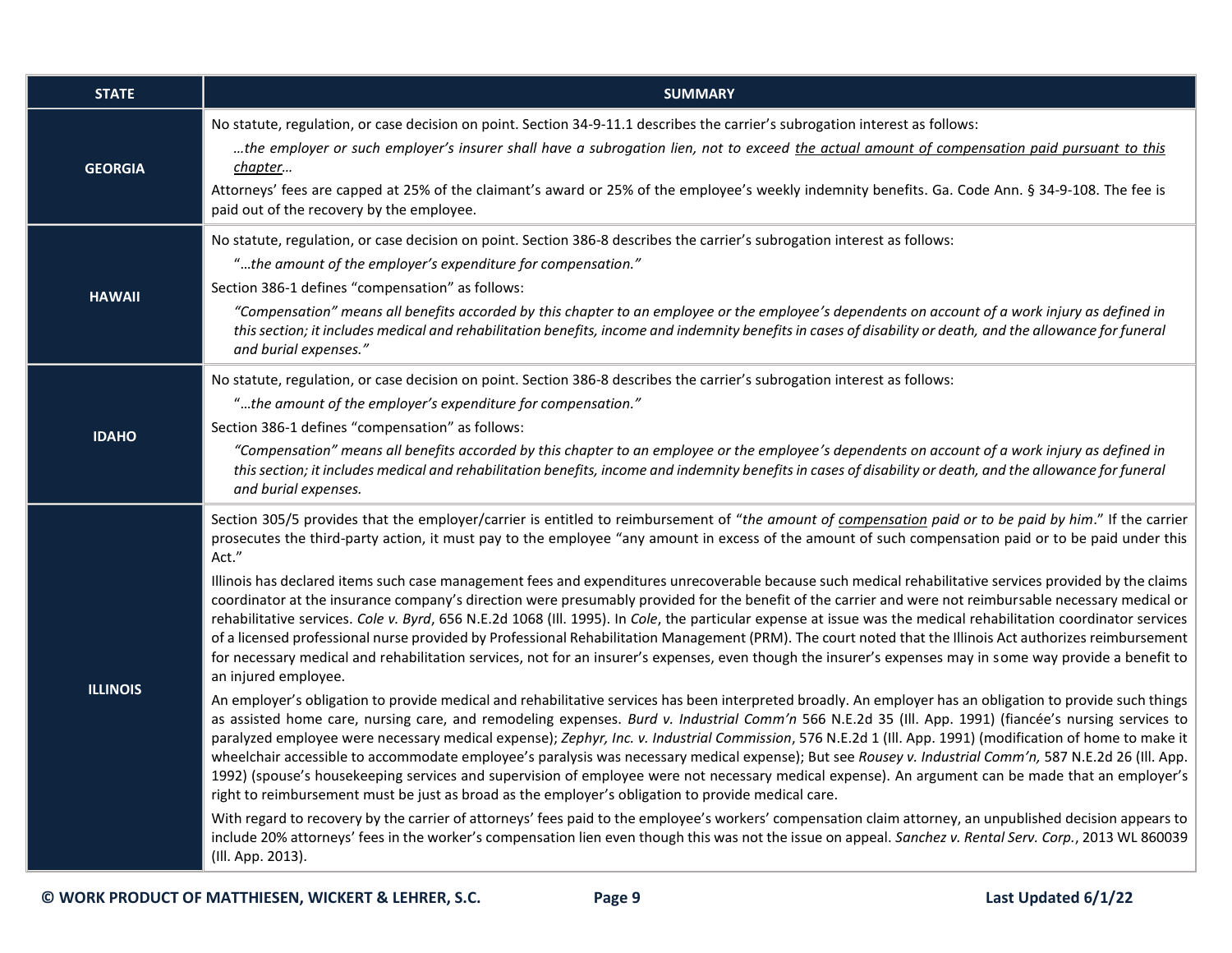| <b>STATE</b>    | <b>SUMMARY</b>                                                                                                                                                                                                                                                                                                                                                                                                                                                                                                                                                                                                                                                                                                                                              |
|-----------------|-------------------------------------------------------------------------------------------------------------------------------------------------------------------------------------------------------------------------------------------------------------------------------------------------------------------------------------------------------------------------------------------------------------------------------------------------------------------------------------------------------------------------------------------------------------------------------------------------------------------------------------------------------------------------------------------------------------------------------------------------------------|
| <b>INDIANA</b>  | No statute, regulation, or case decision on point. Section 22-3-2-13 describes a workers' compensation carrier's subrogation interest as follows:<br>the amount of compensation paid to the employee or dependents, plus the services and products and burial expenses paid by the employer or the<br>employer's compensation insurance carrier                                                                                                                                                                                                                                                                                                                                                                                                             |
|                 | We are given no more guidance on this point, but most Indiana practitioners believe that nurse case management fees and similar allocated costs incurred<br>by the workers' compensation carriers are not properly included in the lien even though they help keep the cost of the lien down and thereby benefit<br>everybody. A nurse case manager serves as a liaison between the medical provider, the employer and the employee. The nurse case manager is not an<br>indispensable player in the worker's compensation process and is not specifically governed or required by the Workers' Compensation Act. However, the<br>nurse case manager can be an integral part of coordinating medical treatment and the stay-at-work/return-to-work process. |
|                 | There is no precedent or discussion in case law regarding whether nurse case management fees or other allocated costs which may benefit the employer<br>and/or employee can be recovered in subrogation. Section 85.22 describes a workers' compensation carrier's subrogation interest as follows:                                                                                                                                                                                                                                                                                                                                                                                                                                                         |
|                 | a lien on the claim for such recovery and the judgment thereon for the compensation for which the employer or insurer is liable                                                                                                                                                                                                                                                                                                                                                                                                                                                                                                                                                                                                                             |
| <b>IOWA</b>     | The term "compensation" embraces medical expenses permits reimbursement by employer or carrier for medical expenses paid on behalf of employee.<br>Youngs v. Clinton Foods, Inc., 188 F. Supp. 15 (S.D. Iowa 1960). Section 85.27 requires the carrier to provide the following services:                                                                                                                                                                                                                                                                                                                                                                                                                                                                   |
|                 | reasonable surgical, medical, dental, osteopathic, chiropractic, podiatric, physical rehabilitation, nursing, ambulance, and hospital services and<br>supplies therefor and shall allow reasonably necessary transportation expenses incurred for such services.                                                                                                                                                                                                                                                                                                                                                                                                                                                                                            |
|                 | There is no precedent or discussion in case law regarding whether nurse case management fees or other allocated costs which may benefit the employer<br>and/or employee can be recovered in subrogation. Section 342.700 describes a workers' compensation carrier's subrogation interest as follows:                                                                                                                                                                                                                                                                                                                                                                                                                                                       |
|                 | the employer shall be subrogated to the extent of the compensation and medical aid provided                                                                                                                                                                                                                                                                                                                                                                                                                                                                                                                                                                                                                                                                 |
| <b>KANSAS</b>   | Section 44-504(f) defines "compensation and medical aid" as follows:                                                                                                                                                                                                                                                                                                                                                                                                                                                                                                                                                                                                                                                                                        |
|                 | (f) As used in this section, "compensation and medical aid" includes all payments of medical compensation, disability compensation, death<br>compensation, including payments under K.S.A. 44-570 and amendments thereto, and any other payments made or provided pursuant to the workers<br>compensation act.                                                                                                                                                                                                                                                                                                                                                                                                                                              |
|                 | There is no precedent or discussion in case law regarding whether nurse case management fees or other allocated costs which may benefit the employer<br>and/or employee can be recovered in subrogation. Section 44-504 describes a workers' compensation carrier's subrogation interest as follows:                                                                                                                                                                                                                                                                                                                                                                                                                                                        |
|                 | the indemnity and medical expenses paid and payable to or on behalf of the injured employee                                                                                                                                                                                                                                                                                                                                                                                                                                                                                                                                                                                                                                                                 |
| <b>KENTUCKY</b> | Section 344.0011(f) defines "medical and related benefits" as follows:                                                                                                                                                                                                                                                                                                                                                                                                                                                                                                                                                                                                                                                                                      |
|                 | (13) "Medical and related benefits" means payments made for medical, hospital, burial, and other services as provided in this chapter, other than<br>income benefits.                                                                                                                                                                                                                                                                                                                                                                                                                                                                                                                                                                                       |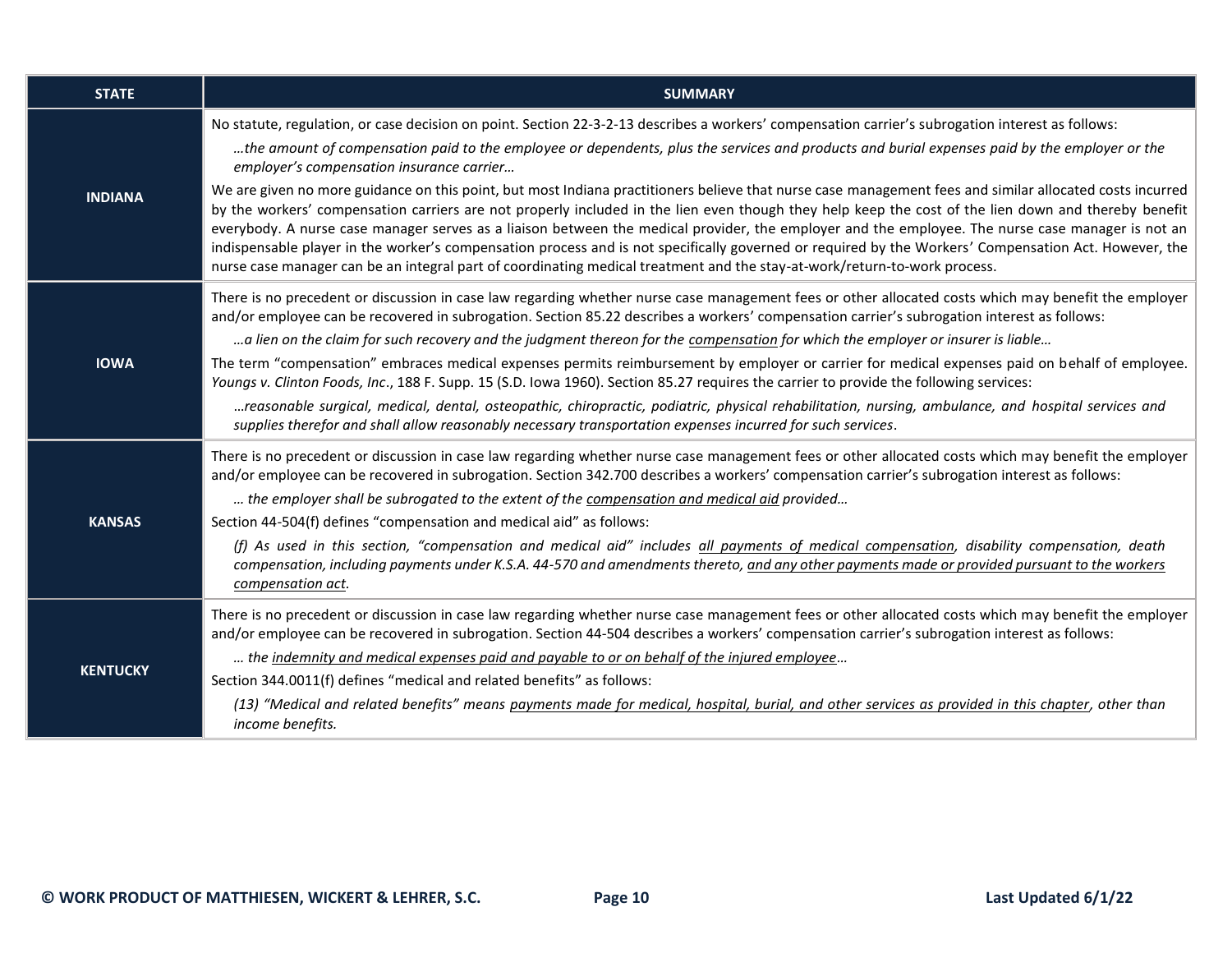| <b>STATE</b>     | <b>SUMMARY</b>                                                                                                                                                                                                                                                                                                                                                                                                                                                                                                                                                                                                                                                                                                                                                                           |
|------------------|------------------------------------------------------------------------------------------------------------------------------------------------------------------------------------------------------------------------------------------------------------------------------------------------------------------------------------------------------------------------------------------------------------------------------------------------------------------------------------------------------------------------------------------------------------------------------------------------------------------------------------------------------------------------------------------------------------------------------------------------------------------------------------------|
|                  | There is very little precedent or discussion in case law regarding whether nurse case management fees or other allocated costs which may benefit the<br>employer and/or employee can be recovered in subrogation. Louisiana's workers' compensation subrogation statutes each describe a workers'<br>compensation carrier's subrogation interest in a slightly different way:                                                                                                                                                                                                                                                                                                                                                                                                            |
|                  | § 23:1101: (employee can file third-party suit and still obtain comp benefits) "recover any amount which he has paid or becomes obligated to pay as<br>compensation to such employee."                                                                                                                                                                                                                                                                                                                                                                                                                                                                                                                                                                                                   |
| <b>LOUISIANA</b> | § 23:1102: (settlement of third-party case) "the extent of the total amount of compensation benefits and medical benefits previously paid to or on<br>behalf of the employee."                                                                                                                                                                                                                                                                                                                                                                                                                                                                                                                                                                                                           |
|                  | § 23:1103: (3P cases tried to judgment) "reimburse the employer for the compensation which he has actually paid."                                                                                                                                                                                                                                                                                                                                                                                                                                                                                                                                                                                                                                                                        |
|                  | A Court of Appeals decision says that the carrier or employer may recover necessary expenses paid by employer, although the statute does not specifically<br>authorize employer to recover any amounts except compensation payments, attorneys' fees and costs. Alford v. Louisiana & A. Ry. Co., 38 So.2d 258 (La.<br>App. 1949). And while it is true that § 23:1101 does not specifically provide for the right of the carrier to recover anything except "compensation" which it<br>has paid or become obligated to pay under the Louisiana Worker's Compensation Law, it is clear that the term "compensation" includes, and the carrier can<br>recover, all payments it is required to make under the Act. Carlisle v. Employers Mutuals of Wausau, 220 So.2d 152 (La. App. 1969). |
|                  | There is no precedent or discussion in case law regarding whether nurse case management fees or other allocated costs which may benefit the employer<br>and/or employee can be recovered in subrogation. Section 107 describes a workers' compensation carrier's subrogation interest as follows:                                                                                                                                                                                                                                                                                                                                                                                                                                                                                        |
| <b>MAINE</b>     | any employer having paid the compensation or benefits or having become liable for compensation or benefits under any compensation payment<br>scheme has a lien for the value of compensation paid on any damages subsequently recovered against the 3rd person liable for the injury 39-A<br>M.R.S.A. § 107.                                                                                                                                                                                                                                                                                                                                                                                                                                                                             |
|                  | Section 1 of the General Provisions says, "Treatment does not include expenses related to managed care services such as utilization review, case<br>management, and bill review or to examinations performed pursuant to 39-A M.R.S.A. §§ 207 and 312." Code Me. R. tit. 90-351 Ch. 5, § 1.                                                                                                                                                                                                                                                                                                                                                                                                                                                                                              |
|                  | There is no precedent or discussion in case law regarding whether nurse case management fees or other allocated costs which may benefit the employer<br>and/or employee can be recovered in subrogation. Section 9-902 describes a workers' compensation carrier's subrogation interest as follows:                                                                                                                                                                                                                                                                                                                                                                                                                                                                                      |
|                  | compensation paid or awarded and the amount of payments for medical services, funeral expenses, or any other purpose under Subtitle 6 of this<br>title Md. Lab. & Empl. § 9-902(b).                                                                                                                                                                                                                                                                                                                                                                                                                                                                                                                                                                                                      |
|                  | Subtitle 6 is entitled "Benefits." Section 9-660 is under Subtitle 6 and is entitled "Provision of medical services and treatment." It lists the medical services<br>required to be paid by the carrier:                                                                                                                                                                                                                                                                                                                                                                                                                                                                                                                                                                                 |
| <b>MARYLAND</b>  | (1) medical, surgical, or other attendance or treatment;                                                                                                                                                                                                                                                                                                                                                                                                                                                                                                                                                                                                                                                                                                                                 |
|                  | (2) hospital and nursing services;                                                                                                                                                                                                                                                                                                                                                                                                                                                                                                                                                                                                                                                                                                                                                       |
|                  | (3) medicine;                                                                                                                                                                                                                                                                                                                                                                                                                                                                                                                                                                                                                                                                                                                                                                            |
|                  | (4) crutches and other apparatus; and                                                                                                                                                                                                                                                                                                                                                                                                                                                                                                                                                                                                                                                                                                                                                    |
|                  | (5) artificial arms, feet, hands, and legs and other prosthetic appliances.                                                                                                                                                                                                                                                                                                                                                                                                                                                                                                                                                                                                                                                                                                              |
|                  | This subsection describes the medical bills that can be recovered. It refers generically to "nursing services." Section 9-6A-09 concerns "Rehabilitation<br>Practitioners" and sets forth the qualifications for a "nurse case manager", a "rehabilitation counselor", and a "vocational evaluator."                                                                                                                                                                                                                                                                                                                                                                                                                                                                                     |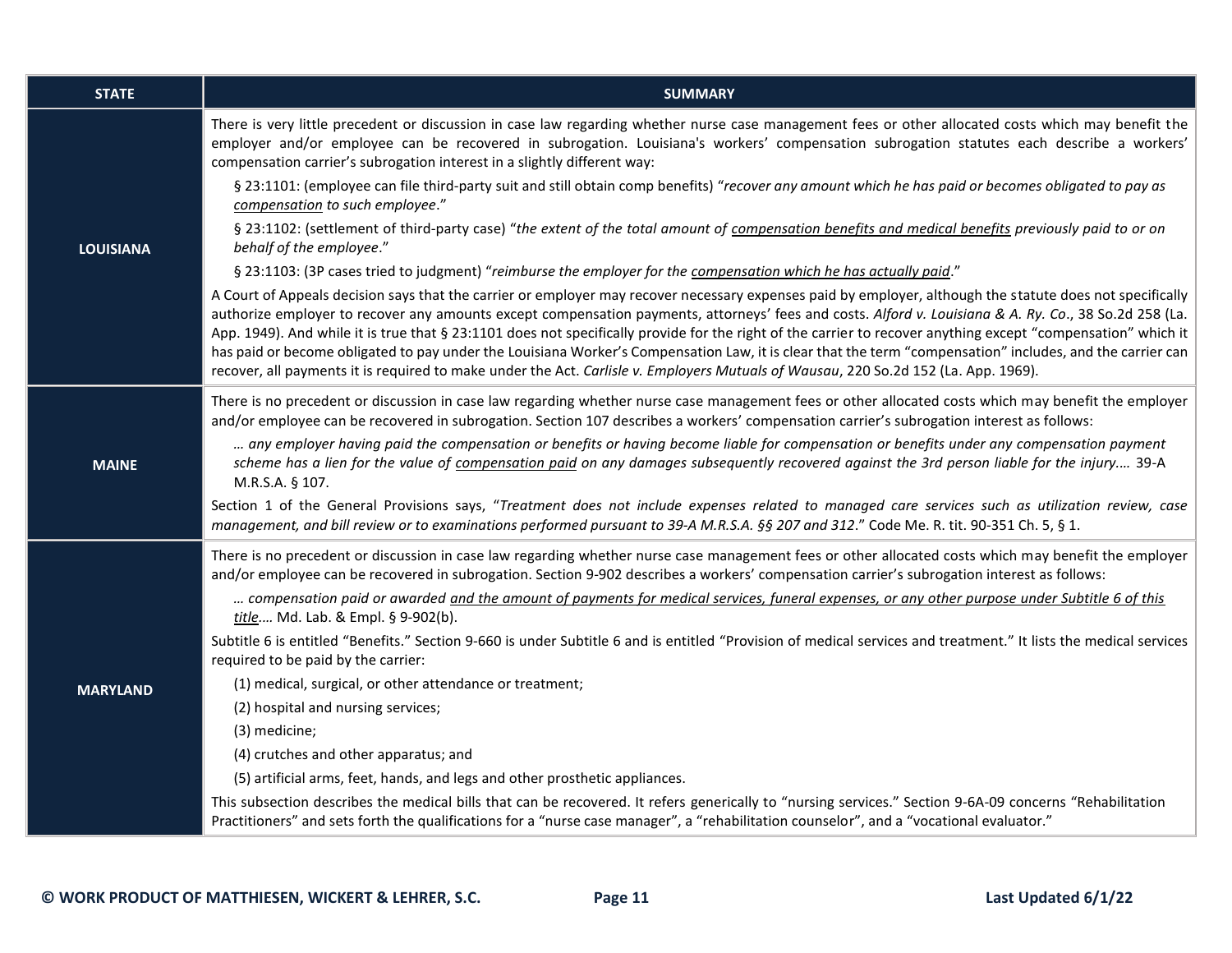| <b>STATE</b>         | <b>SUMMARY</b>                                                                                                                                                                                                                                                                                                                                                                                                                                                                                                                                                                                                                                                                                                                                                                                                                                                                                                                                                                                                                                                                                                                                                                                                                                                                                                                                                                                                                                                                                                                                                                                                                                                                                                                                                                                                                                                                                                                                                                                                                                                                                                                                                                                                                                                                                                        |
|----------------------|-----------------------------------------------------------------------------------------------------------------------------------------------------------------------------------------------------------------------------------------------------------------------------------------------------------------------------------------------------------------------------------------------------------------------------------------------------------------------------------------------------------------------------------------------------------------------------------------------------------------------------------------------------------------------------------------------------------------------------------------------------------------------------------------------------------------------------------------------------------------------------------------------------------------------------------------------------------------------------------------------------------------------------------------------------------------------------------------------------------------------------------------------------------------------------------------------------------------------------------------------------------------------------------------------------------------------------------------------------------------------------------------------------------------------------------------------------------------------------------------------------------------------------------------------------------------------------------------------------------------------------------------------------------------------------------------------------------------------------------------------------------------------------------------------------------------------------------------------------------------------------------------------------------------------------------------------------------------------------------------------------------------------------------------------------------------------------------------------------------------------------------------------------------------------------------------------------------------------------------------------------------------------------------------------------------------------|
| <b>MASSACHUSETTS</b> | There is no precedent or discussion in case law regarding whether nurse case management fees or other allocated costs which may benefit the employer<br>and/or employee can be recovered in subrogation. Section 15 describes a workers' compensation carrier's subrogation interest as follows: "the<br>compensation paid under this chapter." M.G.L.A. 152 § 15. "Compensation" is not defined in the Act, but at least one decision has said that the word<br>"compensation," as used in the Act, means the money relief afforded an injured employee or his dependents according to the scale established and for the<br>persons designated in the act, and not the compensatory damages recoverable in an action at law for a wrong done or a contract broken. Devine's Case,<br>129 N.E. 414 (Mass. 1921); Duart v. Simmons, 121 N.E. 10 (Mass 1918), error dismissed 40 S.Ct. 342, 251 U.S. 547, 64 L.Ed. 408.                                                                                                                                                                                                                                                                                                                                                                                                                                                                                                                                                                                                                                                                                                                                                                                                                                                                                                                                                                                                                                                                                                                                                                                                                                                                                                                                                                                                 |
| <b>MICHIGAN</b>      | The Michigan Workers' Compensation Appellate Commission has specifically held that nurse case management fees can be reimbursable - depending on<br>circumstances. In Ziebell v. Wal-Mart, 2001 WL 566162 (Mich. Work. Comp. App. Com. 2001), the TPA hired a nurse case manager and then fired him when<br>he recommended the claimant have an independent medical evaluation. The nurse case manager stayed on working for the plaintiff (non-cat injuries) and<br>the Magistrate later ordered the carrier to pay his \$7,713.10 in nurse case management fees. The Appellate Commission reversed because the plaintiff and<br>the nurse case manager did not provide proof that the services were "reasonable", but specifically stated:<br>Although the Act makes no specific reference to 'case management services,' we believe that those services, if reasonable and needed, are<br>contemplated in the types of services provided for under section 315(1).<br>Unlike "case management services," there is at least a provision in the Act that contemplates payment of nursing care services, §§ 418.315(1) and<br>17.237(315)(1). A condition precedent to an award of nursing care or attendant services, however, is a determination that such services are "needed", not<br>merely desired. Section 418.315(1) provides in pertinent part:<br>The employer shall furnish, or cause to be furnished, to an employee who receives a personal injury arising out of and in the course of employment,<br>reasonable medical, surgical, and hospital services and medicines, or other attendance or treatment recognized by the laws of this state as legal,<br>when they are needed.<br>However, it remains the burden of the carrier seeking to subrogate for such services that they were reasonable and necessary. In Andrew Lefko v. Walter<br>Toebe Construction Company and Maryland Casualty Company, 2008 WL 5122473 (Mich. Work. Comp. App. Comm. (2008), a 19-year-old employee was<br>rendered a spastic quadriplegic as the result of a work-related accident. Liberty Mutual provided workers' compensation benefits including nurse case<br>managers. The Commission stated that case management fees are routinely paid in appropriate cases and constitute a "benefit" under Michigan law. |
| <b>MINNESOTA</b>     | There is no precedent or discussion in case law regarding whether nurse case management fees or other allocated costs which may benefit the employer<br>and/or employee can be recovered in subrogation. Section 176.061 describes a workers' compensation carrier's subrogation interest as follows: "all<br>benefits paid under this chapter to or on behalf of the employee or the employee's dependents by the employer." M.S.A. § 176.061(6)(c).<br>A Naig settlement does not affect the carrier's subrogation rights against the "subrogable" elements of damages. Ruddy v. Ford Motor Co., 399 N.W.2d 634<br>(Minn. App. 1987). Damages in the form of past and future medical expenses, past and future wage loss, and loss of future earning capacity are considered<br>to be duplicative of workers' compensation benefits and, therefore, constitute the carrier's claim. Damages in the form of pain, suffering, disfigurement,<br>general disability, embarrassment, mental anguish and loss of services or consortium are not duplicative of the workers' compensation claim and are,<br>therefore, part of the employee's claim. With regard to allocation of third-party recoveries in Naig settlements, there is some dispute about how to<br>categorize other workers' compensation benefits, such as permanent partial disability, vocational or physical rehabilitation expenses, nurse case<br>management costs, and the like, which truly do not match up well with traditional elements of civil damages. For example, whether permanent partial<br>disability constitutes "general disability" which could arguably constitute part of the employee's claim is settled out in a Naig settlement has not been<br>definitively resolved. Likewise, vocational and physical rehabilitation appears related to the element of civil damages known as future earning capacity and<br>some argue it is left over after a Naig settlement for the employer to subrogate. Tyroll v. Private Label Chemicals, Inc., 505 N.W.2d 54 (Minn. 1993).                                                                                                                                                                                                                                                       |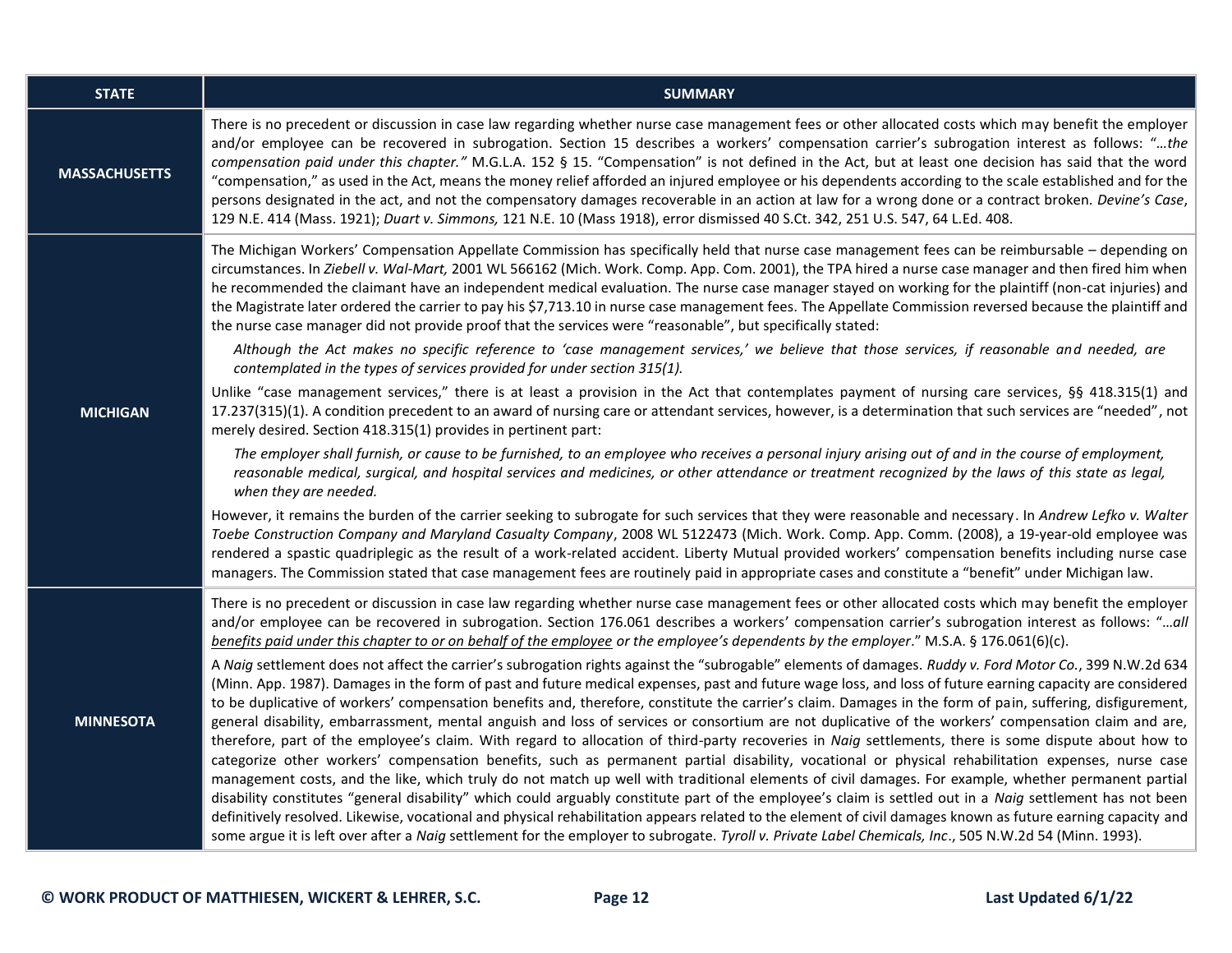| <b>STATE</b>         | <b>SUMMARY</b>                                                                                                                                                                                                                                                                                                                                                                                                                                                                                                                                                                                                                                                                                                                                                                                                                                                                                                                                                                                                                                 |
|----------------------|------------------------------------------------------------------------------------------------------------------------------------------------------------------------------------------------------------------------------------------------------------------------------------------------------------------------------------------------------------------------------------------------------------------------------------------------------------------------------------------------------------------------------------------------------------------------------------------------------------------------------------------------------------------------------------------------------------------------------------------------------------------------------------------------------------------------------------------------------------------------------------------------------------------------------------------------------------------------------------------------------------------------------------------------|
| <b>MISSISSIPPI</b>   | There is no precedent or discussion in case law regarding whether nurse case management fees or other allocated costs which may benefit the employer<br>and/or employee can be recovered in subrogation. Section 71-3-71 describes a workers' compensation carrier's subrogation interest as follows:<br>the amount paid by them as compensation and medical expenses M.C.A. § 71-3-71. (recovery made by employee).<br>the amount that the employer and insurer shall have paid or are liable for in compensation or other benefits (recovery made by carrier).<br>"Compensation" means "the money allowance payable to an injured worker or his dependents as provided in this chapter, and includes funeral benefits<br>provided therein." M.C.A. § 71-3-3.                                                                                                                                                                                                                                                                                 |
| <b>MISSOURI</b>      | There is no precedent or discussion in case law regarding whether nurse case management fees or other allocated costs which may benefit the employer<br>and/or employee can be recovered in subrogation. Section 287.150 describes a workers' compensation carrier's subrogation interest as follows:<br>When a third person is liable for the death of an employee and compensation is paid or payable under this chapter, and recovery is had by a dependent<br>under this chapter either by judgment or settlement for the wrongful death of the employee, the employer shall have a subrogation lien on any<br>recovery. Mo. Rev. Stat. § 287.150.                                                                                                                                                                                                                                                                                                                                                                                         |
| <b>MONTANA</b>       | There is no precedent or discussion in case law regarding whether nurse case management fees or other allocated costs which may benefit the employer<br>and/or employee can be recovered in subrogation. Section 39-71-414 describes a workers' compensation carrier's subrogation interest as follows:<br>the insurer is entitled to subrogation for all compensation and benefits paid or to be paid under the Workers' Compensation Act. Mont. Stat. § 39-<br>71-414.                                                                                                                                                                                                                                                                                                                                                                                                                                                                                                                                                                       |
| <b>NEBRASKA</b>      | There is no precedent or discussion in case law regarding whether nurse case management fees or other allocated costs which may benefit the employer<br>and/or employee can be recovered in subrogation. Section 48-118 describes a workers' compensation carrier's subrogation interest as follows:  the<br>amount payable as compensation to such employee or dependents. Neb. Rev. Stat. § 48-118.                                                                                                                                                                                                                                                                                                                                                                                                                                                                                                                                                                                                                                          |
| <b>NEVADA</b>        | There is no precedent or discussion in case law regarding whether nurse case management fees or other allocated costs which may benefit the employer<br>and/or employee can be recovered in subrogation. Section 616C.215 describes a workers' compensation carrier's subrogation lien as follows:<br>(6) The lien provided for pursuant to subsection 1 or 5 includes the total compensation expenditure incurred by the insurer, the uninsured employers'<br>claim account or a subsequent injury account for the injured employee and his dependents. N.R.S. § 616C.215(6).                                                                                                                                                                                                                                                                                                                                                                                                                                                                 |
| <b>NEW HAMPSHIRE</b> | There is no precedent or discussion in case law regarding whether nurse case management fees or other allocated costs which may benefit the employer<br>and/or employee can be recovered in subrogation. Section 281-A:13 describes a workers' compensation carrier's subrogation lien extending as follows:<br>the extent of the compensation, medical, hospital, or other remedial care already paid or agreed or awarded to be paid by the employer, or the<br>employer's insurance carrier, under this chapter N.H. Rev. Stat. Ann. § 281-A:13(I)(b).                                                                                                                                                                                                                                                                                                                                                                                                                                                                                      |
| <b>NEW JERSEY</b>    | In New Jersey, a § 40 lien includes payments made for temporary disability, permanent disability, and all medical expenses and treatment. The workers'<br>compensation lien does not include the carrier's portion of a claimant's attorney and expert fees, an employer or insurer's expenses for a defense medical<br>examination, nurse case management fees, or rehabilitative nursing services unless such nursing services primarily benefitted claimant and were reasonably<br>necessary to claimant's recovery. Kuhnel v. CNA Ins. Companies, 731 A.2d 564 (N.J. Super. 1999). Any expenses incurred by a workers' compensation carrier<br>for services of a rehabilitative nurse are recoverable as medical expenses under the workers' compensation lien statute only if the carrier demonstrates<br>that such expenses are necessary to provide medical and other treatment as shall be necessary to cure and relieve claimant of the effects of the injury. Raso<br>v. Ross Steel Erectors, Inc., 725 A.2d 690 (N.J. Super. 1999). |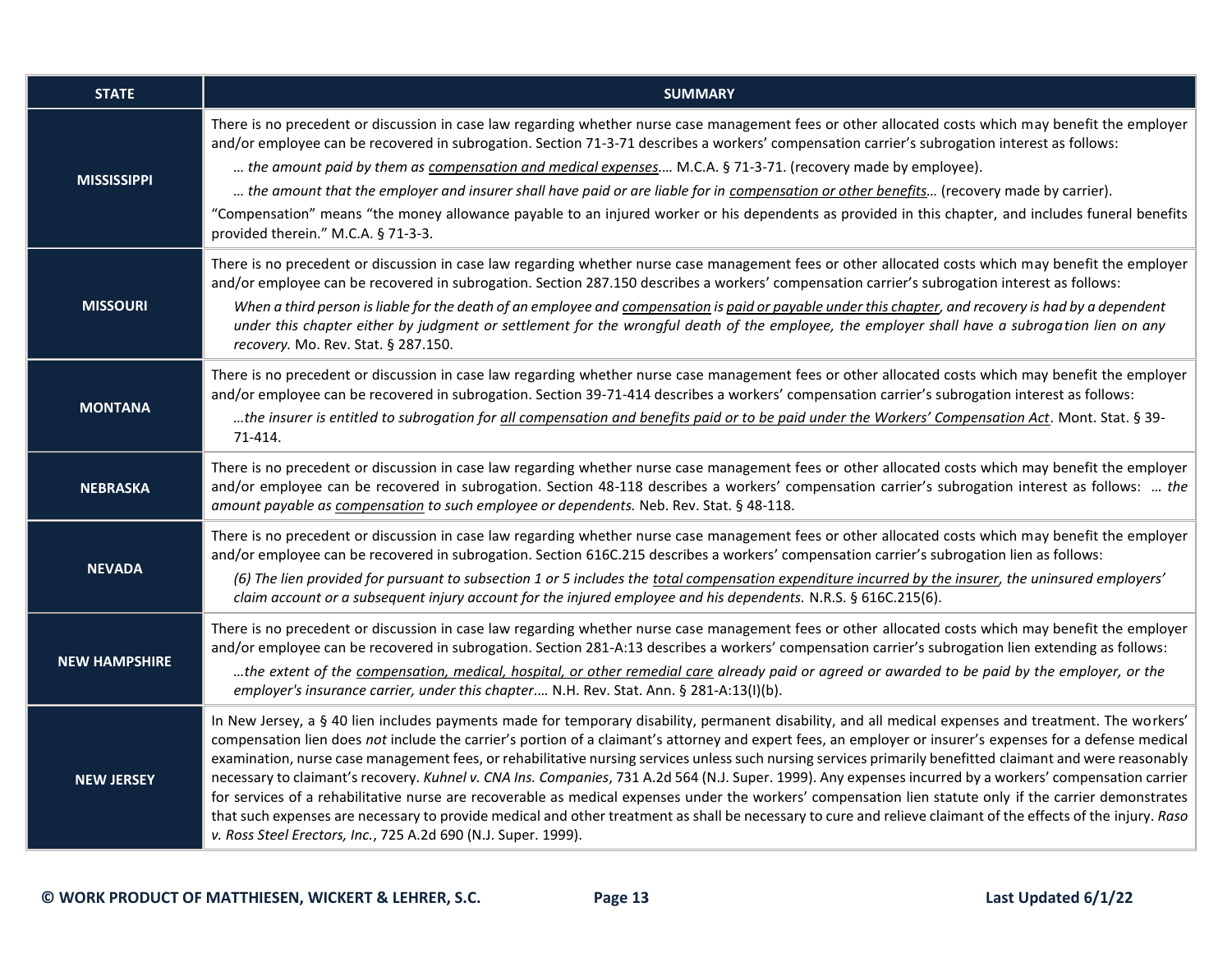| <b>STATE</b>          | <b>SUMMARY</b>                                                                                                                                                                                                                                                                                                                                                                                                                                                                                                                                                                                                                                                                                                                                                                                                                                                                                                                                                                                                                                 |
|-----------------------|------------------------------------------------------------------------------------------------------------------------------------------------------------------------------------------------------------------------------------------------------------------------------------------------------------------------------------------------------------------------------------------------------------------------------------------------------------------------------------------------------------------------------------------------------------------------------------------------------------------------------------------------------------------------------------------------------------------------------------------------------------------------------------------------------------------------------------------------------------------------------------------------------------------------------------------------------------------------------------------------------------------------------------------------|
| <b>NEW MEXICO</b>     | There is no precedent or discussion in case law regarding whether nurse case management fees or other allocated costs which may benefit the employer<br>and/or employee can be recovered in subrogation. Section 52-5-17 describes a workers' compensation carrier's subrogation lien as follows:<br>to the extent of payment by the employer to or on behalf of the worker for compensation or any other benefits to which the worker was entitled                                                                                                                                                                                                                                                                                                                                                                                                                                                                                                                                                                                            |
|                       | under the Workers' Compensation Act N.M.S.A. § 52-5-17.                                                                                                                                                                                                                                                                                                                                                                                                                                                                                                                                                                                                                                                                                                                                                                                                                                                                                                                                                                                        |
| <b>NEW YORK</b>       | There is no precedent or discussion in case law regarding whether nurse case management fees or other allocated costs which may benefit the employer<br>and/or employee can be recovered in subrogation. Section 29 describes a workers' compensation carrier's subrogation lien as follows:                                                                                                                                                                                                                                                                                                                                                                                                                                                                                                                                                                                                                                                                                                                                                   |
|                       | the total amount of compensation awarded under or provided or estimated by this chapter for such case and the expenses for medical treatment<br>paid or to be paid by it N.Y. Work. Comp. § 29.                                                                                                                                                                                                                                                                                                                                                                                                                                                                                                                                                                                                                                                                                                                                                                                                                                                |
| <b>NORTH CAROLINA</b> | In North Carolina, the workers' compensation statute provides for reimbursement to the carrier of "all benefits by way of compensation or medical<br>compensation expense paid or to be paid". N.C.G.S.A. § 97-10.2. Further legal archaeology reveals the definition of compensation as follows:                                                                                                                                                                                                                                                                                                                                                                                                                                                                                                                                                                                                                                                                                                                                              |
|                       | "The term 'compensation' means the money allowance payable to an employee or to his dependents as provided for in this Article, and includes<br>funeral benefits provided therein." N.C.G.S.A. § 97-2.                                                                                                                                                                                                                                                                                                                                                                                                                                                                                                                                                                                                                                                                                                                                                                                                                                         |
|                       | North Carolina case law reveals no further clarification on exactly what "medical compensation expenses" refer to, but the door seems open wide enough<br>to include some of the case management costs referenced above, yet not quite wide enough to include interest. Buckner v. City of Asheville, 438 S.E.2d 467<br>(N.C. App. 1994). In North Carolina, however, there is also the possible appeal to the Industrial Commission to have something declared as a "benefit"<br>recoverable in subrogation. Before the Commission can declare that a carrier is entitled to a particular expense, it must make a factual determination that<br>the services were rehabilitative in nature and reasonably "required to effect a cure of give relief" to the claimant. Walker v. Penn Nat'l Security Ins. Co., 608<br>S.E.2d 107 (N.C. App. 2005). This state has a higher burden to meet in order to recover something as a "benefit" in subrogation. A workers' compensation<br>carrier is not entitled to prejudgment interest on its lien. |
|                       | Workers' compensation case attorneys' fees are deducted from an award of compensation. N.C.G.S.A. § 97-90(c). Such an award of attorney fees in worker's<br>compensation cases is within discretion of the Industrial Commission. N.C.G.S.A. §§ 97-88, 97-88.1.                                                                                                                                                                                                                                                                                                                                                                                                                                                                                                                                                                                                                                                                                                                                                                                |
| <b>NORTH DAKOTA</b>   | There is no precedent or discussion in case law regarding whether nurse case management fees or other allocated costs which may benefit the employer<br>and/or employee can be recovered in subrogation. Section 65-01-09 describes a workers' compensation carrier's subrogation lien as follows:                                                                                                                                                                                                                                                                                                                                                                                                                                                                                                                                                                                                                                                                                                                                             |
|                       | the total amount the organization has paid or would otherwise pay in the future in compensation and benefits for the injured employee. N.D.C.C.<br>§ 65-01-09.                                                                                                                                                                                                                                                                                                                                                                                                                                                                                                                                                                                                                                                                                                                                                                                                                                                                                 |
|                       | North Dakota is one of four remaining monopolistic states in the country. In North Dakota, a state organization known as Workforce Safety and Insurance<br>("WSI" - formerly known as North Dakota Workers' Compensation but referred to simply as the "Organization") manages and regulates an exclusive<br>employer-financed, no-fault insurance system covering workplace injuries. WSI is the sole provider and administrator of the workers' compensation system<br>in North Dakota. The North Dakota Workers' Compensation Act defines "medical services" as:                                                                                                                                                                                                                                                                                                                                                                                                                                                                            |
|                       | a medical, surgical, chiropractic, psychological, dental, hospital, nursing, ambulance, and other related or ancillary service, including physical and<br>occupational therapy and drugs, medicine, crutches, a prosthetic appliance, braces, and supports, and physical restoration and diagnostic services                                                                                                                                                                                                                                                                                                                                                                                                                                                                                                                                                                                                                                                                                                                                   |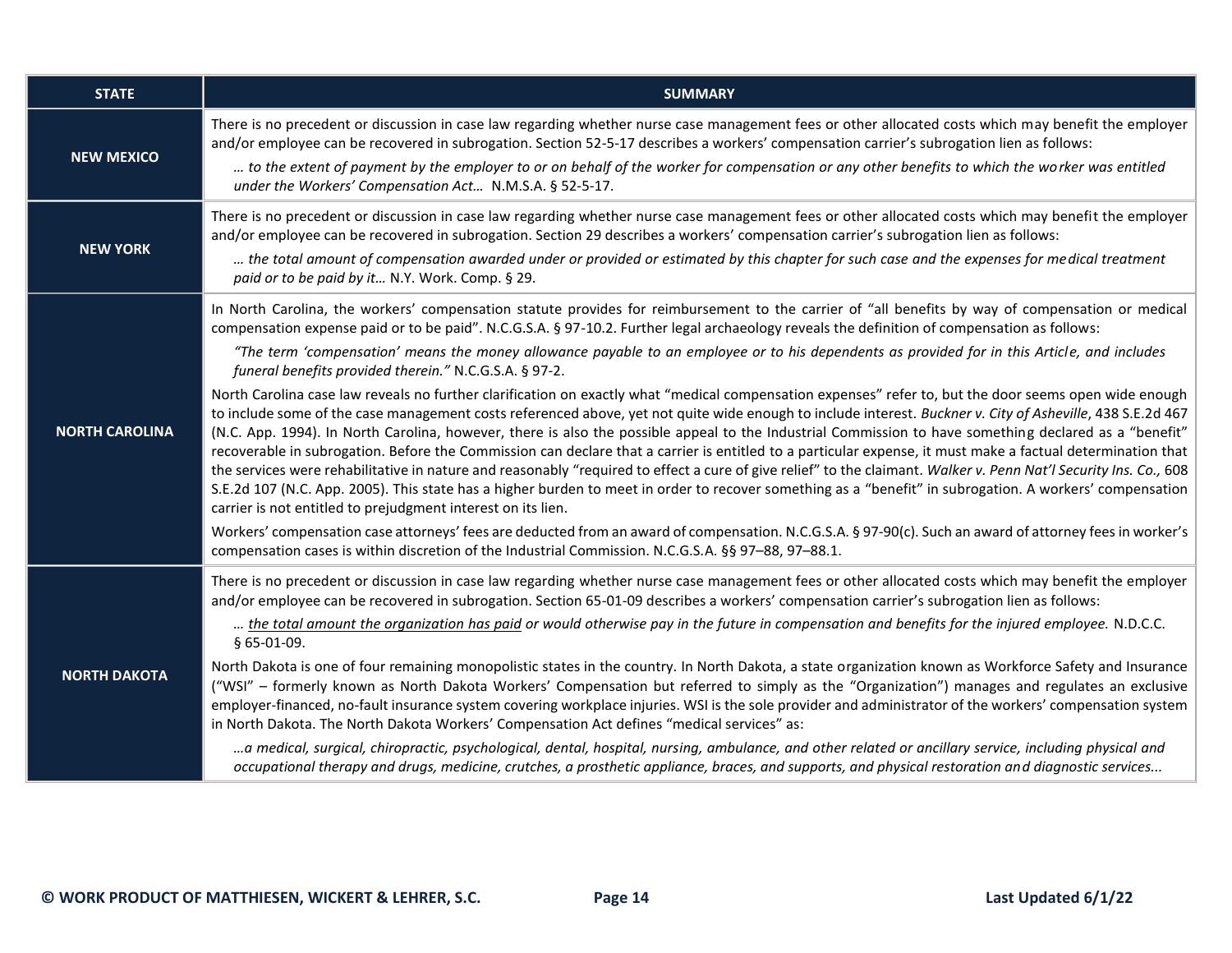| <b>STATE</b>        | <b>SUMMARY</b>                                                                                                                                                                                                                                                                                                                                                                                                                                                                                                                                                                                                                                                                                                                                                                                                                                                                                                                                                                                                                                                                                                                                                                                                                                                                                                                                                                                                                                                                                                                                                                                                                                                                                                                                                                                                                                                                                                                                                                                                                                                                      |
|---------------------|-------------------------------------------------------------------------------------------------------------------------------------------------------------------------------------------------------------------------------------------------------------------------------------------------------------------------------------------------------------------------------------------------------------------------------------------------------------------------------------------------------------------------------------------------------------------------------------------------------------------------------------------------------------------------------------------------------------------------------------------------------------------------------------------------------------------------------------------------------------------------------------------------------------------------------------------------------------------------------------------------------------------------------------------------------------------------------------------------------------------------------------------------------------------------------------------------------------------------------------------------------------------------------------------------------------------------------------------------------------------------------------------------------------------------------------------------------------------------------------------------------------------------------------------------------------------------------------------------------------------------------------------------------------------------------------------------------------------------------------------------------------------------------------------------------------------------------------------------------------------------------------------------------------------------------------------------------------------------------------------------------------------------------------------------------------------------------------|
| <b>OHIO</b>         | Section 4123.931 provides as follows:<br>(D) "Subrogation interest" includes past, present, and estimated future payments of compensation, medical benefits, rehabilitation costs, or death<br>benefits, and any other costs or expenses paid to or on behalf of the claimant by the statutory subrogee pursuant to this chapter or Chapter 4121.,<br>4127., or 4131. of the Revised Code. Ohio Rev. Code Ann. § 4123.93(D).<br>We are given no other guidance as to which payments or costs paid by a compensation carrier constitute a "subrogation interest" and can be recovered.                                                                                                                                                                                                                                                                                                                                                                                                                                                                                                                                                                                                                                                                                                                                                                                                                                                                                                                                                                                                                                                                                                                                                                                                                                                                                                                                                                                                                                                                                               |
| <b>OKLAHOMA</b>     | There is no precedent or discussion in case law regarding whether nurse case management fees or other allocated costs which may benefit the employer<br>and/or employee can be recovered in subrogation. Section 348 describes a workers' compensation carrier's subrogation lien as follows:<br>the compensation provided or estimated by the Workers' Compensation Code for such case. Okla. Stat. Ann. Tit. 85, § 348(A).                                                                                                                                                                                                                                                                                                                                                                                                                                                                                                                                                                                                                                                                                                                                                                                                                                                                                                                                                                                                                                                                                                                                                                                                                                                                                                                                                                                                                                                                                                                                                                                                                                                        |
| <b>OREGON</b>       | There is no precedent or discussion in case law regarding whether nurse case management fees or other allocated costs which may benefit the employer<br>and/or employee can be recovered in subrogation. Section 656.593 describes a workers' compensation carrier's subrogation lien as follows:<br>expenditures for compensation, first aid or other medical, surgical or hospital service, and for the present value of its reasonably to be expected<br>future expenditures for compensation and other costs of the worker's claim under this chapter. O.R.S. § 656.593.                                                                                                                                                                                                                                                                                                                                                                                                                                                                                                                                                                                                                                                                                                                                                                                                                                                                                                                                                                                                                                                                                                                                                                                                                                                                                                                                                                                                                                                                                                        |
| <b>PENNSYLVANIA</b> | There is very little authority or precedent in Pennsylvania describing which types of "benefits" or payments are recoverable by the workers' compensation<br>carrier. Section 319 provides:<br>Where the compensable injury is caused in whole or in part by the act or omission of a third party, the employer shall be subrogated to the right of<br>the employeeagainst such third party to the extent of the compensation payable under this article by the employer. 77 P.S. § 671.<br>The word "compensation," as used in the above statute, includes sums expended for medical and hospital bills. Haley, to Use of Martin v. Matthews, 158 A.<br>645 (Pa. Super. 1932). In fact, one court has said:<br>The Legislature, evidently intended that, where a third person is responsible for an injury to the employee the employer, who has been subrogated to<br>the employee's right, is substituted, not to a portion of, but to all his rights, until he is reimbursed for whatever sums he was required to pay the<br>employee under the Compensation Act. There appears to be no sound reason why an employer should be obliged to pay medical and hospital<br>expenses, when he is in no way responsible for the injury, and the wrongdoer escape the liability therefor. The wrongdoer would thus profit at the<br>expense of the employer. In an action at law, the wrongdoer would undoubtedly be liable for medical and hospital expenses—they are proper<br>elements of damages. We are dealing with an equitable doctrine. It rests on the principle that, if one is compelled to pay money through another's<br>neglect, a recovery may be had. Haley, to Use of Martin v. Matthews, 158 A. 645 (Pa. Super. 1932).<br>The above case law suggests that the carrier should be reimbursed for any sums paid "to the employee under the Compensation Act." However, the Haley<br>court stated:<br>We are dealing with an equitable doctrine. It rests on the principle that, if one is compelled to pay money through another's neglect, a recovery may<br>be had. |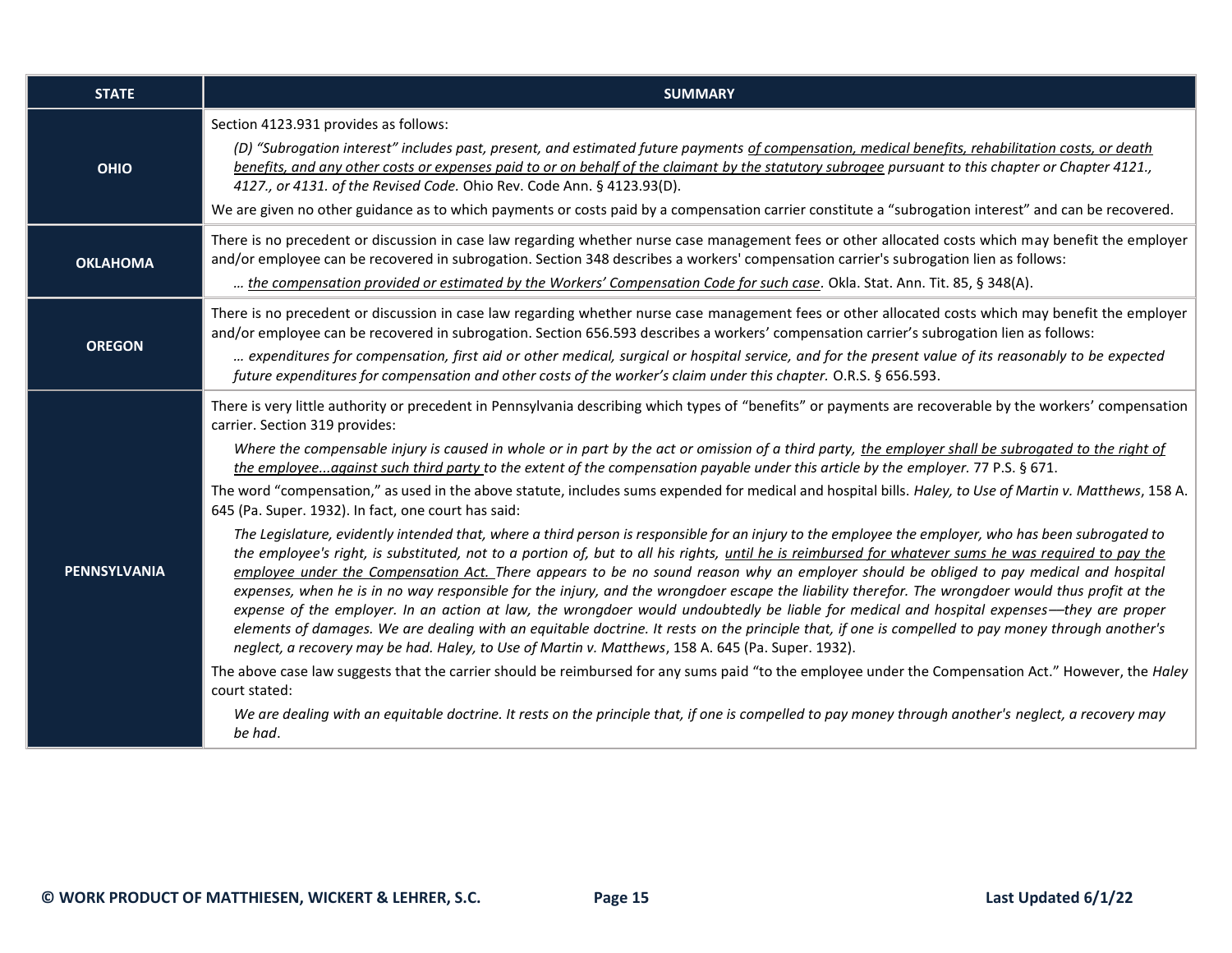| <b>STATE</b>          | <b>SUMMARY</b>                                                                                                                                                                                                                                                                                                                                                                                                                                                                                                                                                                                                                                                                                                                                                                                                                                                                                                                                                                                                                                                                                                                                                                                                                                                                                                                                                                                                                                                                                                                                                                                                                                                                                                                                                                                                                                                                                                                                                                                                                                                                                                                                                                                                                                                                                                                                                                                                                                                                                                                                                                                                                                                                                                                                                                                                                                                                                                                                                                                                                                                                                                          |
|-----------------------|-------------------------------------------------------------------------------------------------------------------------------------------------------------------------------------------------------------------------------------------------------------------------------------------------------------------------------------------------------------------------------------------------------------------------------------------------------------------------------------------------------------------------------------------------------------------------------------------------------------------------------------------------------------------------------------------------------------------------------------------------------------------------------------------------------------------------------------------------------------------------------------------------------------------------------------------------------------------------------------------------------------------------------------------------------------------------------------------------------------------------------------------------------------------------------------------------------------------------------------------------------------------------------------------------------------------------------------------------------------------------------------------------------------------------------------------------------------------------------------------------------------------------------------------------------------------------------------------------------------------------------------------------------------------------------------------------------------------------------------------------------------------------------------------------------------------------------------------------------------------------------------------------------------------------------------------------------------------------------------------------------------------------------------------------------------------------------------------------------------------------------------------------------------------------------------------------------------------------------------------------------------------------------------------------------------------------------------------------------------------------------------------------------------------------------------------------------------------------------------------------------------------------------------------------------------------------------------------------------------------------------------------------------------------------------------------------------------------------------------------------------------------------------------------------------------------------------------------------------------------------------------------------------------------------------------------------------------------------------------------------------------------------------------------------------------------------------------------------------------------------|
| <b>RHODE ISLAND</b>   | Section 28-35-58 requires the employee to "reimburse the person by whom the compensation was paid to the extent of the compensation paid"<br>Section 38-35-32 provides that the Court shall order the insurance company to pay an attorney's fee to an attorney who has successfully represented an<br>injured worker before the Court. In Rison v. Air Filter Sys., Inc., 707 A.2d 675 (R.I. 1998), the Supreme Court interpreted "compensation" in § 28-35-58 in a<br>broad fashion although it did not specifically address attorneys' fees awarded in the WCA petition. The most relevant portions of the opinion are:<br>Rather we conclude that the unqualified term "compensation" as employed by the General Assembly in § 28-35-58 includes all types of compensation<br>available under the WCA-except medical benefits, which are expressly exempted.<br>Thus, when a recovery can be obtained against a responsible third party (who usually cannot be held liable or amenable to a substantial settlement<br>without some degree of culpability), the third party is made to bear the cost of those injuries while the employer whose liability arises solely through<br>the WCA's no-fault liability provisions is reimbursed or credited pro tanto for its past and continuing WCA obligations. It is critical to recognize that<br>under the WCA the employer serves as a vanguard for the employee's welfare, standing ready to advance benefits to the employee without delay and<br>without determination of fault until the employee obtains a recovery from any settling third-party tortfeasor or tort-judgment debtor. If the employee<br>does obtain a third-party recovery, the employer's WCA obligations are then credited or reimbursed only to the extent that any recovery from the<br>third party equals or exceeds the employer's WCA obligations. But the employee is never required to reimburse the employer or its insurer out of his<br>or her own pocket.<br>This language should provide support to the contention that a carrier's "past and continuing WCA obligations" includes the attorneys' fees that were<br>included in the workers' compensation claim settlement because the Act permitted the employee to recover those fees from the carrier. On the other side<br>of the coin, it should be noted that given the WCA's remedial nature, any ambiguities in the statute generally "must be construed liberally in favor of the<br>employee." Rison, supra. Furthermore, it could be argued that § 28-35-32 itself indicates that costs/attorneys' fees and "compensation" are two different<br>things:<br>In proceedings under this chapter, and in proceedings under chapter 37 of this title, costs shall be awarded, including counsel fees and fees for medical<br>and other expert witnesses, including interpreters, to employees who successfully prosecute petitions for compensation; petitions for medical<br>expenses; petitions to amend a preliminary order or memorandum of agreement; and all other employee petitions, except petitions for lump-sum |
|                       | commutation; and to employees who successfully defend, in whole or in part, proceedings seeking to reduce or terminate any and all workers'<br>compensation benefits;                                                                                                                                                                                                                                                                                                                                                                                                                                                                                                                                                                                                                                                                                                                                                                                                                                                                                                                                                                                                                                                                                                                                                                                                                                                                                                                                                                                                                                                                                                                                                                                                                                                                                                                                                                                                                                                                                                                                                                                                                                                                                                                                                                                                                                                                                                                                                                                                                                                                                                                                                                                                                                                                                                                                                                                                                                                                                                                                                   |
| <b>SOUTH CAROLINA</b> | South Carolina law does not directly address the ability of the carrier to include items such as nurse case management and other fees and expenses in its<br>subrogation lien. However, an argument can be made that such benefits should be recoverable, because § 42-1-560(b) provides that "the carrier shall have<br>a lien on the proceeds of any recovery  to the extent of the total amount of compensation, including medical and other expenses, paid, or to be paid by<br>such carrier  to the extent the recovery shall be deemed to be for the benefit of the carrier." Nurse case management fees would arguably fall under "other<br>expenses."                                                                                                                                                                                                                                                                                                                                                                                                                                                                                                                                                                                                                                                                                                                                                                                                                                                                                                                                                                                                                                                                                                                                                                                                                                                                                                                                                                                                                                                                                                                                                                                                                                                                                                                                                                                                                                                                                                                                                                                                                                                                                                                                                                                                                                                                                                                                                                                                                                                           |
| <b>SOUTH DAKOTA</b>   | South Dakota has not directly addressed the issue. However, § 42-1-560 describes the workers' compensation carrier's subrogation interest as<br>"compensation and other benefits under this Title."<br>S.D.C.L. § 58-20-24 mandates that all worker's compensation policies contain provisions to provide medical services and health care to injured workers for<br>compensable injuries and diseases under a case management plan. The Department of Labor has issued administrative rules governing case management<br>plans which address medical referrals and review of treatment. A.R.S.D. § 47:03.                                                                                                                                                                                                                                                                                                                                                                                                                                                                                                                                                                                                                                                                                                                                                                                                                                                                                                                                                                                                                                                                                                                                                                                                                                                                                                                                                                                                                                                                                                                                                                                                                                                                                                                                                                                                                                                                                                                                                                                                                                                                                                                                                                                                                                                                                                                                                                                                                                                                                                              |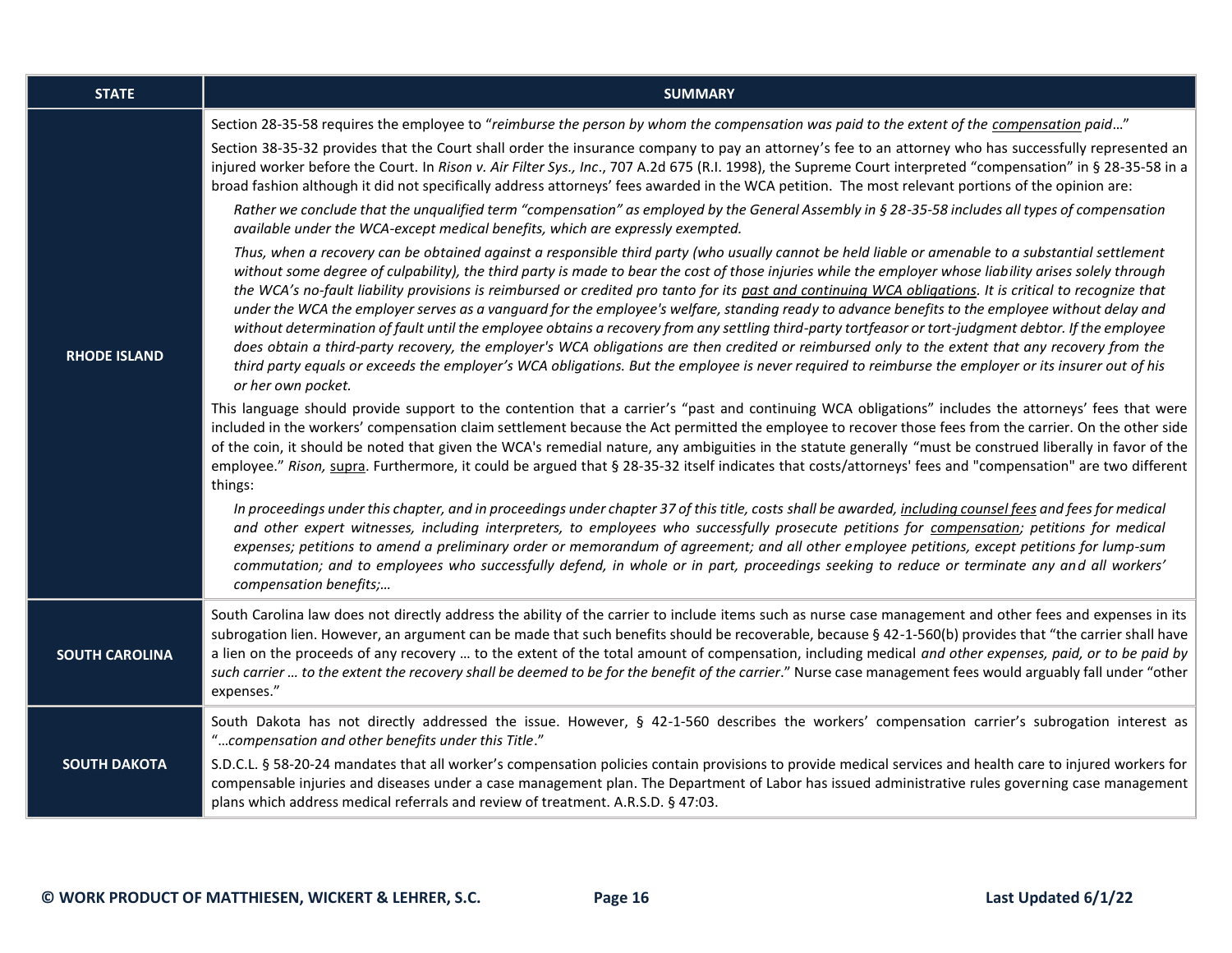| <b>STATE</b>     | <b>SUMMARY</b>                                                                                                                                                                                                                                                                                                                                                                                                                                                                                                                                                                                                                                                                                                                                                                                                                                                                                                                                                                                                                                                                                                                                                                                                                                                                                                                                                                                                                                                                                             |
|------------------|------------------------------------------------------------------------------------------------------------------------------------------------------------------------------------------------------------------------------------------------------------------------------------------------------------------------------------------------------------------------------------------------------------------------------------------------------------------------------------------------------------------------------------------------------------------------------------------------------------------------------------------------------------------------------------------------------------------------------------------------------------------------------------------------------------------------------------------------------------------------------------------------------------------------------------------------------------------------------------------------------------------------------------------------------------------------------------------------------------------------------------------------------------------------------------------------------------------------------------------------------------------------------------------------------------------------------------------------------------------------------------------------------------------------------------------------------------------------------------------------------------|
| <b>TENNESSEE</b> | "Employers may, at their own expense, utilize case management, and if utilized, the employee shall cooperate with the case management[.]" T.C.A. § 50-6-<br>123.                                                                                                                                                                                                                                                                                                                                                                                                                                                                                                                                                                                                                                                                                                                                                                                                                                                                                                                                                                                                                                                                                                                                                                                                                                                                                                                                           |
|                  | Courts have disagreed with the position that case management services are primarily for the benefit of employees such as Ms. Watson. The case<br>management system discussed by statute is clearly contemplated as a cost-control measure for the benefit of the employer. Memphis Light Gas & Water<br>Division v. Watson, 584 S.W.3d 863 (Tenn. App. 2019).                                                                                                                                                                                                                                                                                                                                                                                                                                                                                                                                                                                                                                                                                                                                                                                                                                                                                                                                                                                                                                                                                                                                              |
|                  | In 2004, the Tennessee Supreme Court considered an employer's subrogation interest under § 50-6-112(c). At that time case management services were<br>required by law given the amount of medical costs involved, and yet, notably, there is no mention of the employer's subrogation interest extending to any<br>such services. Hickman v. Continental Baking Co., 143 S.W.3d 72 (Tenn. 2004).                                                                                                                                                                                                                                                                                                                                                                                                                                                                                                                                                                                                                                                                                                                                                                                                                                                                                                                                                                                                                                                                                                           |
|                  | Whether or not nurse case management fees could be recovered by a subrogated workers' compensation carrier was addressed for the first time in Memphis<br>Light Gas & Water Division v. Watson, 584 S.W.3d 863 (Tenn. App. 2019). That court held that an employer's workers' compensation subrogation lien,<br>codified at §50-6-112(c)(1), does not include recovery of nurse case management fees, even though such expenses are required by law and constitute a<br>clear benefit to the employee. The court noted that the use of management services is a discretionary matter.                                                                                                                                                                                                                                                                                                                                                                                                                                                                                                                                                                                                                                                                                                                                                                                                                                                                                                                      |
|                  | Some have argued that the Commissioner of the Department of Labor retained a requirement for case management after it reached an appropriate<br>threshold. Although this precise statement may have been true at one time following the 2004 statutory amendment pertaining to case management, in<br>2007 this regulation—which had at one time required case management in certain cases—was itself amended to state:                                                                                                                                                                                                                                                                                                                                                                                                                                                                                                                                                                                                                                                                                                                                                                                                                                                                                                                                                                                                                                                                                    |
|                  | An employer or insurer is encouraged, but not required, to provide case management services. Tenn. Comp. R. & Regs. 0800-2-7-.03(1) (2007).                                                                                                                                                                                                                                                                                                                                                                                                                                                                                                                                                                                                                                                                                                                                                                                                                                                                                                                                                                                                                                                                                                                                                                                                                                                                                                                                                                |
|                  | Because providing case management is not required under the statutory and regulatory framework the court held a subrogated carrier cannot recovery<br>such fees and costs.                                                                                                                                                                                                                                                                                                                                                                                                                                                                                                                                                                                                                                                                                                                                                                                                                                                                                                                                                                                                                                                                                                                                                                                                                                                                                                                                 |
|                  | With regard to reimbursement of workers' compensation case attorneys' fees, the fees a workers' compensation attorney in Tennessee receives are actually<br>a percentage of his/her client's recovery. Tennessee workers' compensation law establishes 20% as what is allowable. In Rushing v. Crockett, 2005 WL<br>415177 (Tenn. App. 2005), the attorney (Rassas) tried the work comp case and obtained a disability award of \$23,126.40. The court allowed a 20% fee<br>(\$4,625.28) "out of" that recovery to be paid to Rassas. Attorney Rassas then filed a third-party action and the employer (Montgomery County) intervened<br>and participated, asserting a lien for the entire \$23,126.40 plus medical expenses, for a total lien of \$43,487.40. The trial court apportioned 90% of the 1/3<br>fee between Rassas and the attorney for the employer. The trial court also deducted the \$4,625.28 (20% fee for trying the comp claim) from the 90% portion<br>of the fee awarded to Rassas, because the trial court felt "that Mr. Rassas has already been paid the sum of \$4,625.28 as a fee in the worker's compensation<br>matter and that this amount should be deducted so as to avoid dual fee recovery." On appeal, the Court of Appeals said the deduction of the workers'<br>compensation case fee (\$4,625.28) was inappropriate. Although the court doesn't come out and address our issue, the holding implies that the \$4,625.28<br>fee was included in the \$43,487.40 lien. |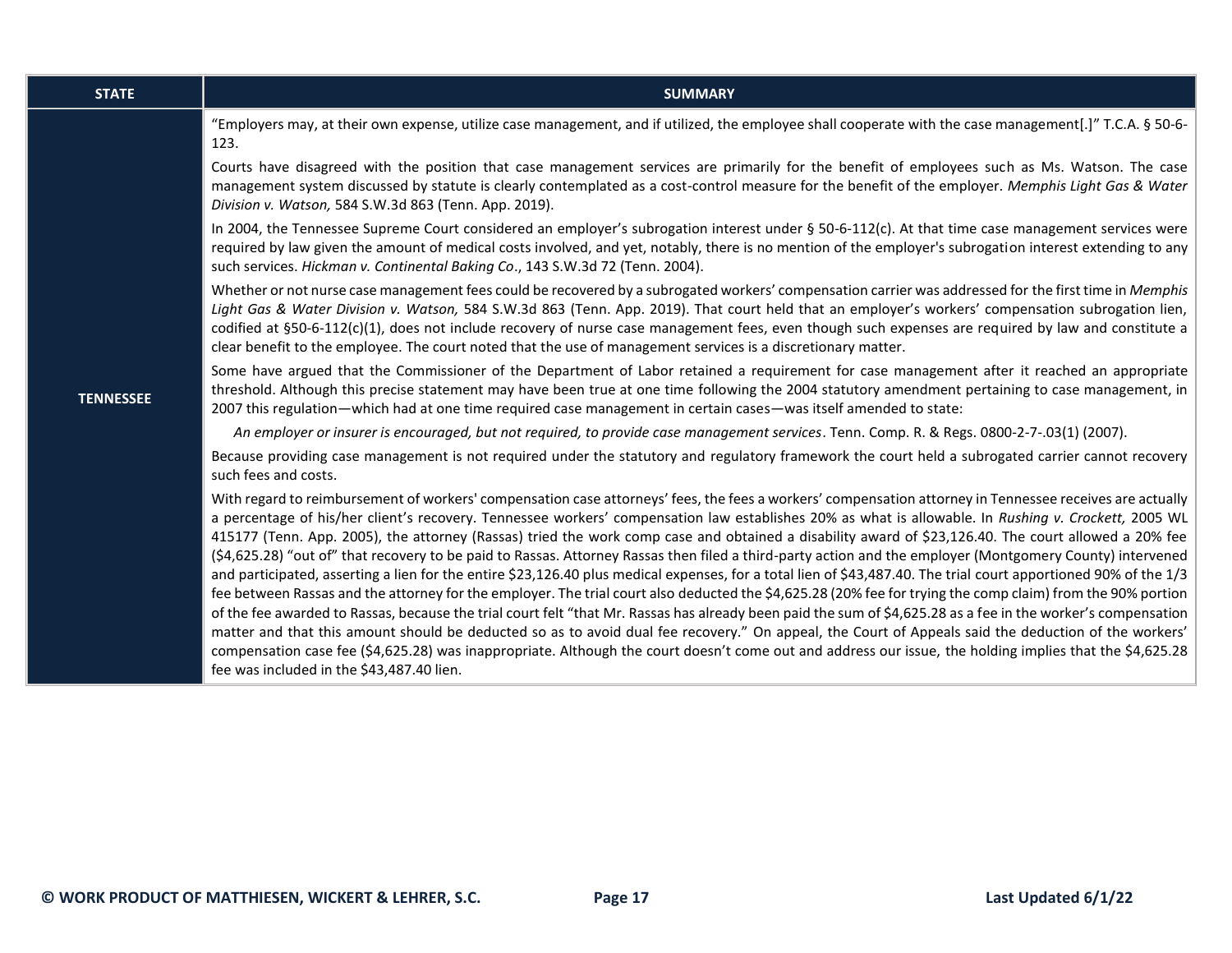| <b>STATE</b> | <b>SUMMARY</b>                                                                                                                                                                                                                                                                                                                                                                                                                                                                                                                                                                                                                                                                                                                                                  |
|--------------|-----------------------------------------------------------------------------------------------------------------------------------------------------------------------------------------------------------------------------------------------------------------------------------------------------------------------------------------------------------------------------------------------------------------------------------------------------------------------------------------------------------------------------------------------------------------------------------------------------------------------------------------------------------------------------------------------------------------------------------------------------------------|
|              | Section 417.002(a) requires that a carrier be reimbursed out of any third-party recovery for all benefits paid for an injury.                                                                                                                                                                                                                                                                                                                                                                                                                                                                                                                                                                                                                                   |
|              | "the net amount recovered by a claimant in a third-party action shall be used to reimburse the carrier for benefits, including medical benefits that<br>have been paid for the compensable injury." V.T.C.A. Labor Code § 417.002.                                                                                                                                                                                                                                                                                                                                                                                                                                                                                                                              |
|              | The Texas Department of Insurance - Workers' Compensation Division actually requires these services and expenses. Therefore, the carrier should be<br>able to recover them. The Texas Administrative Code provides as follows:                                                                                                                                                                                                                                                                                                                                                                                                                                                                                                                                  |
|              | (f) Fair and reasonable reimbursement shall:                                                                                                                                                                                                                                                                                                                                                                                                                                                                                                                                                                                                                                                                                                                    |
|              | (1) be consistent with the criteria of Labor Code § 413.011;                                                                                                                                                                                                                                                                                                                                                                                                                                                                                                                                                                                                                                                                                                    |
|              | (2) ensure that similar procedures provided in similar circumstances receive similar reimbursement; and                                                                                                                                                                                                                                                                                                                                                                                                                                                                                                                                                                                                                                                         |
|              | (3) be based on nationally recognized published studies, published Division medical dispute decisions, and/or values assigned for services involving<br>similar work and resource commitments, if available. Tex. Admin. Code Tit. 28, § §(f).                                                                                                                                                                                                                                                                                                                                                                                                                                                                                                                  |
|              | In addition, the Labor Code provides in part as follows:                                                                                                                                                                                                                                                                                                                                                                                                                                                                                                                                                                                                                                                                                                        |
|              | (b) In determining the appropriate fees, the commissioner shall also develop one or more conversion factors or other payment adjustment factors<br>taking into account economic indicators in health care and the requirements of Subsection (d). The commissioner shall also provide for reasonable<br>fees for the evaluation and management of care as required by Section 408.025(c)and commissioner rules. V.T.C.A. Labor Code § 413.011(b).                                                                                                                                                                                                                                                                                                               |
|              | While this statute doesn't specifically require case management fees be recoverable by the carrier, it does show that the Commission sets the fees for                                                                                                                                                                                                                                                                                                                                                                                                                                                                                                                                                                                                          |
| <b>TEXAS</b> | case management.                                                                                                                                                                                                                                                                                                                                                                                                                                                                                                                                                                                                                                                                                                                                                |
|              | "Case management" is a collaborative process of a medical assessment, planning, facilitation and advocacy for options and services to meet an injured<br>worker's health needs through communication and available resources in order to promote quality and cost-effective recoveries and outcomes. It is an<br>essential element of efforts to improve the quality of care delivered to people with complex health needs.                                                                                                                                                                                                                                                                                                                                     |
|              | Fee audits ensure compliance with state fee guidelines, prevent fraud, and keep liens to an absolute minimum. These efforts hold down costs of workers'<br>compensation for employers and ensure that the smallest lien possible is taken from an injured worker's third-party recovery.                                                                                                                                                                                                                                                                                                                                                                                                                                                                        |
|              | The Texas Supreme Court said that subrogation is not limited only to those benefits that are reasonable and necessary. Because the injured worker receives<br>the benefit of all amounts paid, the carrier is entitled to reimbursement without proving that the amounts paid to or for the worker were reasonable and<br>necessary medical expenses. The assumption is that if it was paid, it should be reimbursed. The Court essentially gave broad definitions to the terms "medical<br>benefit" and "healthcare". The court allowed recover if they were paid in accordance with Commission guidelines. Texas Workers' Comp. Ins. Fund v. Serrano,<br>962 S.W.2d 536 (Tex. 1998).                                                                          |
|              | In Texas, an employee's attorney is paid fees by the carrier out of the income benefits received by the employee. This means out of the benefits the<br>employee received in a settlement or an award after a contested case hearing, not including the value of medical benefits or any undisputed benefits paid<br>without the lawyer's help. The amount of attorney fees must be approved by the Division of Workers' Compensation and are determined by the attorney's<br>time and expenses. Once the Division approves the attorney's fees, the insurance carrier is ordered by the Division to deduct the fee amount from the<br>employee's benefits, up to 25% of the recovery amount. Tex. Labor Code § 408.221(b), 28 Tex. Admin. Code § 152.5 (2019). |
| <b>UTAH</b>  | There is no precedent or discussion in case law regarding whether nurse case management fees or other allocated costs which may benefit the employer<br>and/or employee can be recovered in subrogation. Section 34A-2-106 describes a workers' compensation carrier's subrogation lien as follows:<br>the amount of payments made. U.C.A. § 34A-2-106.                                                                                                                                                                                                                                                                                                                                                                                                         |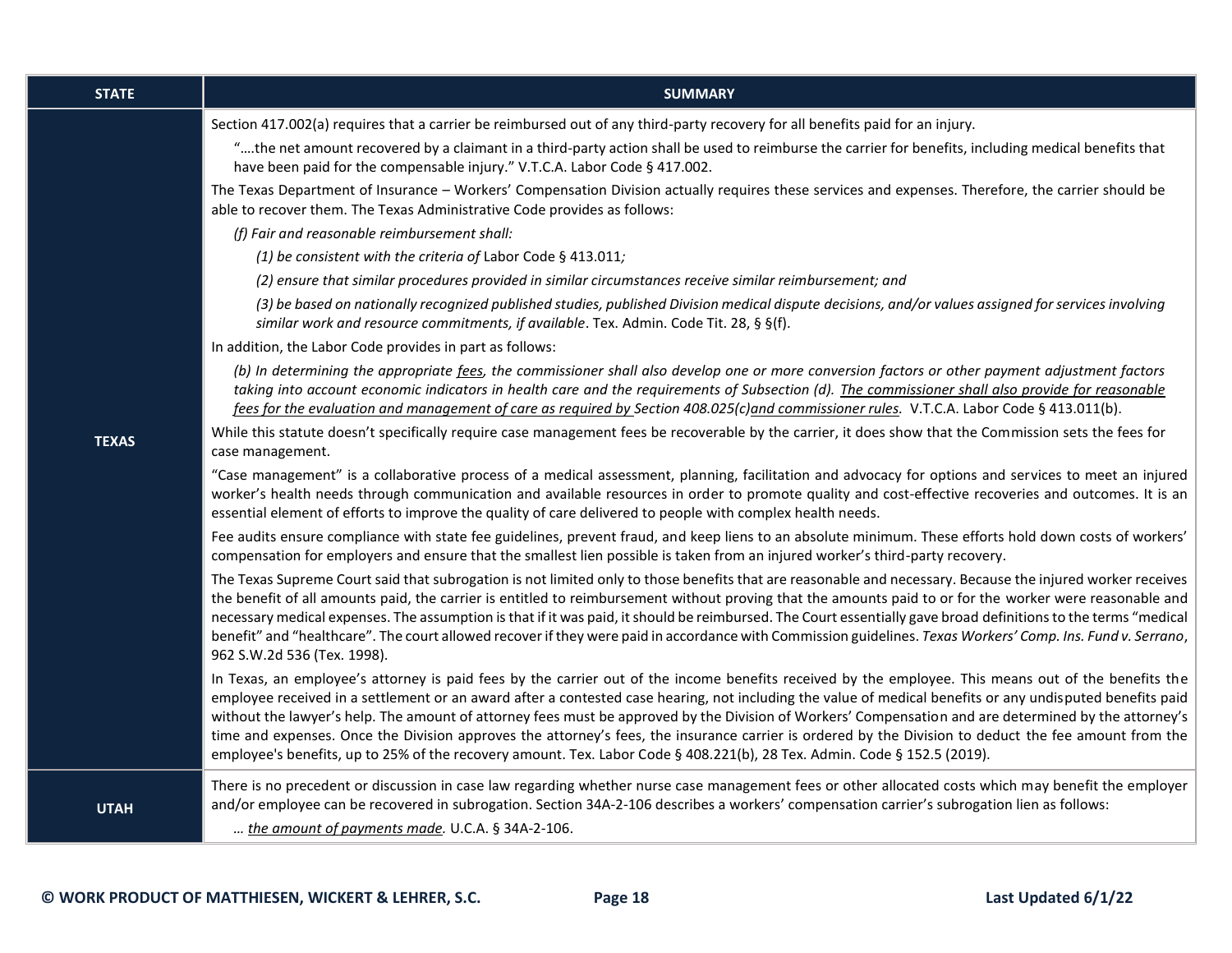| <b>STATE</b>         | <b>SUMMARY</b>                                                                                                                                                                                                                                                                                                                                                                                                                                                                                                                                                                                                                                                                                                                                                                                                                                      |  |
|----------------------|-----------------------------------------------------------------------------------------------------------------------------------------------------------------------------------------------------------------------------------------------------------------------------------------------------------------------------------------------------------------------------------------------------------------------------------------------------------------------------------------------------------------------------------------------------------------------------------------------------------------------------------------------------------------------------------------------------------------------------------------------------------------------------------------------------------------------------------------------------|--|
| <b>VERMONT</b>       | There is no precedent or discussion in case law regarding whether nurse case management fees or other allocated costs which may benefit the employer<br>and/or employee can be recovered in subrogation. Title 21, § 624 describes a workers' compensation carrier's subrogation lien as follows:<br>for benefits paid. Vt. Stat. Ann. Tit. 21, § 624.                                                                                                                                                                                                                                                                                                                                                                                                                                                                                              |  |
| <b>VIRGINIA</b>      | Nurse case manager charges, case management services, IME expenses, vocational rehabilitation charges, attorney's fees, cost containment, record reviews,<br>copying charges, and private investigators' charges cannot be included in a subrogation lien under § 65.2-309. Charles E. Washington, Claimant, 68 O.I.C.<br>250 (Va. Workers' Comp. Comm. 1989); John Neal Lockwood, Claimant, 63 O.I.C. 219 (Va. Workers' Comp. Comm. 1984).<br>Many trial lawyers believe that the employer and carrier do not have a right of subrogation for certain expenses, including bill review fees, nurse case<br>manager fees, and vocational rehabilitation counselors. Thus, those expenses need to be deducted from the total lien, before calculating the gross lien.<br>https://fordrichardsonlaw.com/explaining-employer-lien-recovery-in-virginia/ |  |
| <b>WASHINGTON</b>    | Cost of independent medical examinations, not requested by employee, was an administrative expense and not reimbursable because benefit to employee<br>was incidental. Ziegler v. Dept. of Lab. and Industries, 708 P.2d 1212 (Wash. App. 1985).<br>Section 51.24.030 describes a workers' compensation carrier's subrogation lien as follows:  for benefits paid. R.C.W.A. § 51.24.030.                                                                                                                                                                                                                                                                                                                                                                                                                                                            |  |
| <b>WEST VIRGINIA</b> | There is no precedent or discussion in case law regarding whether nurse case management fees or other allocated costs which may benefit the employer<br>and/or employee can be recovered in subrogation. Section 51.24.030 describes a workers' compensation carrier's subrogation lien as follows:<br>indemnity and medical benefits paid as of the date of the recovery. W. Va. Code § 23-2A-1.                                                                                                                                                                                                                                                                                                                                                                                                                                                   |  |